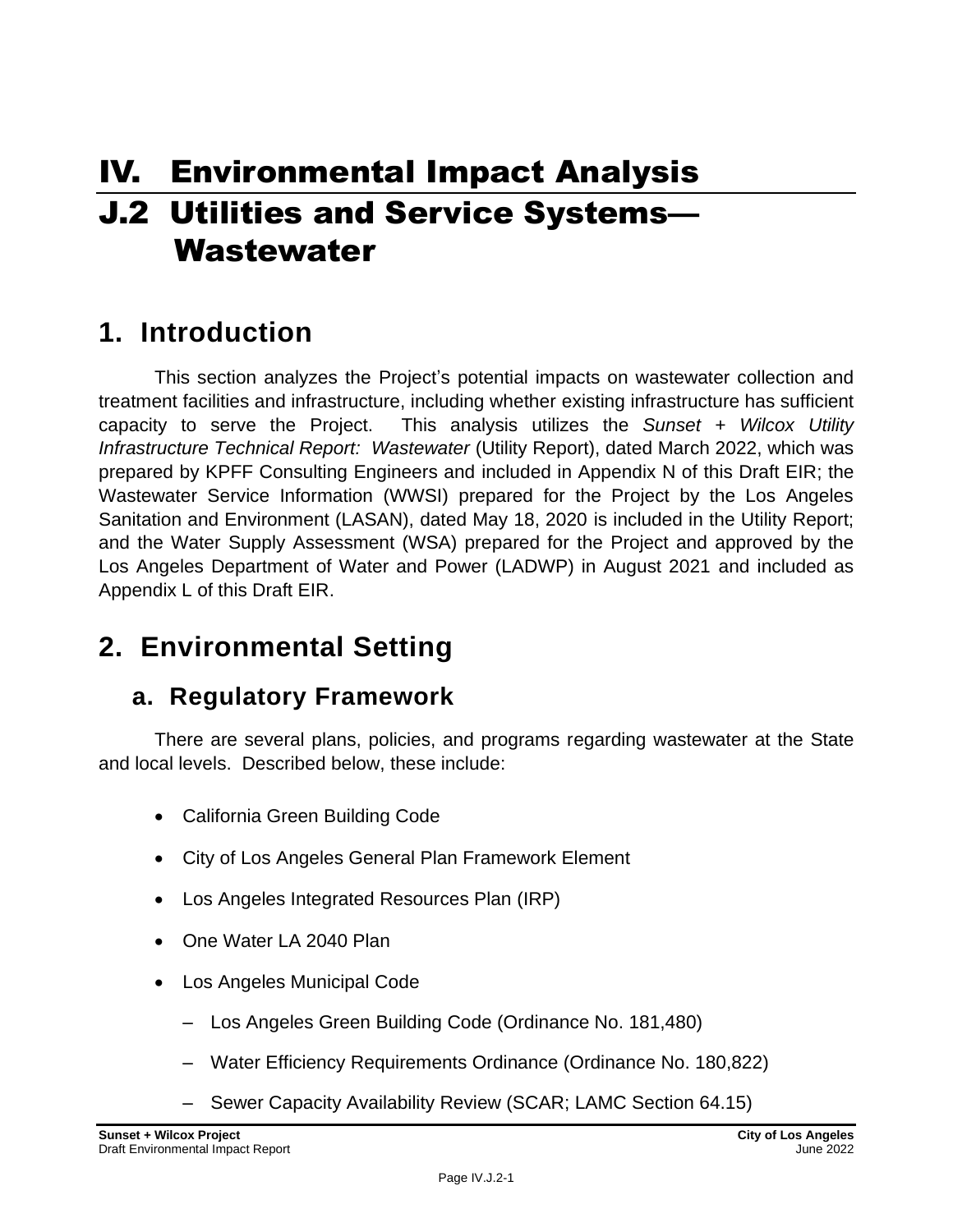- Sewerage Facilities Charge (LAMC Sections 64.11.2 and 64.16.1)
- Bureau of Engineering Special Order No. SO 06-0691

(1) State

### *(a) California Green Building Standards Code*

The California Green Building Standards (CALGreen Code) is set forth in California Code of Regulations (CCR) Title 24, Part 11, and establishes voluntary and mandatory standards pertaining to the planning and design of sustainable site development and water conservation, among other issues. Under the CALGreen Code, all flush toilets are limited to 1.28 gallons per flush, and urinals are limited to 0.5 gallon per flush. In addition, maximum flow rates for faucets are established at 2.0 gallons per minute (gpm) at 80 pounds per square inch (psi) for showerheads, 1.2 gpm at 60 psi for residential lavatory faucets, and 1.8 gpm at 60 psi for kitchen faucets.

(2) Local

### *(a) City of Los Angeles General Plan Framework Element*

The General Plan Framework Element (Framework Element) establishes the conceptual basis for the City's General Plan.<sup>1</sup> The Framework Element sets forth a comprehensive Citywide long-range growth strategy and defines Citywide policies regarding land use, housing, urban form and neighborhood design, open space and conservation, economic development, transportation, infrastructure and public services. Chapter 9, Infrastructure and Public Services, of the Framework Element identifies goals, objectives, and policies for utilities in the City, including wastewater collection and treatment. Goal 9A is to provide adequate wastewater collection and treatment capacity for the City and in basins tributary to City-owned wastewater treatment facilities.<sup>2</sup>

#### *(b) Los Angeles Integrated Resources Plan*

The City of Los Angeles Integrated Resources Plan (IRP) was developed by multiple departments in order to address the facility needs of the City's wastewater program, recycled water, and urban runoff/stormwater management through the year 2020.

*<sup>1</sup> City of Los Angeles Department of City Planning, Citywide General Plan Framework, An Element of the Los Angeles General Plan, July 27, 1995.*

*<sup>2</sup> City of Los Angeles Department of City Planning, Citywide General Plan Framework Element, Chapter 9: Infrastructure and Public Services—Wastewater, originally adopted by City Council on December 11, 1996, and re-adopted on August 8, 2001.*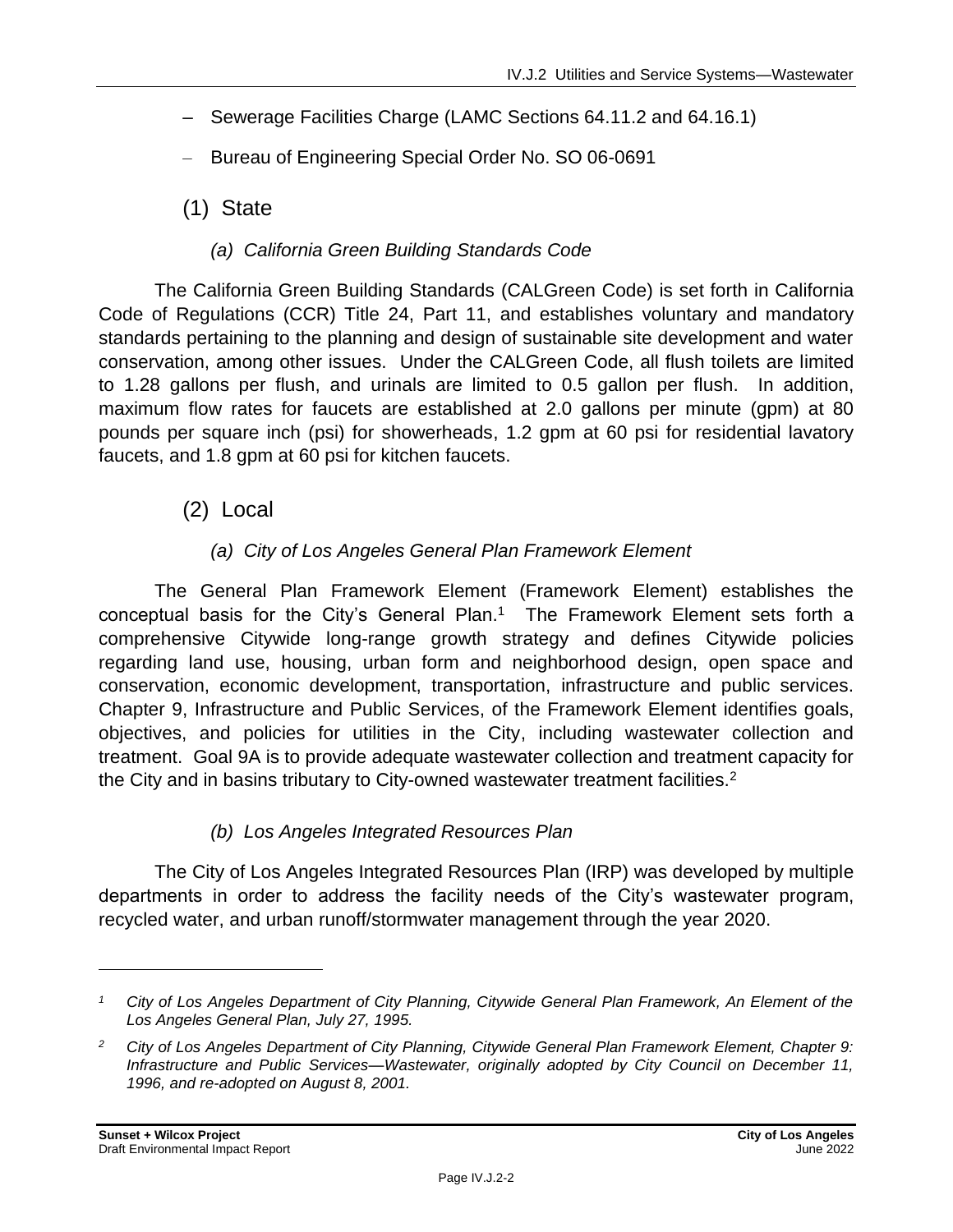The Final IRP 5-Year Review was released in June 2012, which included 12 projects that were separated into two categories: (1) "Go Projects" for immediate implementation and (2) "Go-If Triggered Projects" for implementation in the future once a trigger is reached.<sup>3</sup> Triggers for these projects include wastewater flow, population, regulations, or operational efficiency. Based on the Final IRP 5-Year Review, the Go Projects consisted of six capital improvement projects for which triggers were considered to have been met at the time the IRP EIR was certified. The Go-If Triggered Projects consisted of six capital improvement projects for which triggers were not considered to have been met at the time the IRP EIR was certified.

Since the implementation of the IRP, new programs and projects, which have resulted in a substantial decrease in wastewater flows, have affected the Go Projects and Go-If Triggered Projects. Based on the Final IRP 5-Year Review, two of the Go Projects have been moved to the Go-If Triggered category (Go Project 2 and Go Project 3), and two have been deferred beyond the 2020 planning window of the IRP (Go Project 4 and Go Project 5). Construction of wastewater storage facilities at the Donald C. Tillman Water Reclamation Plant (Go Project 1) has been completed. In addition, Go Project 6, involving the design of the North East Interceptor Sewer Phase II, is no longer being pursued.<sup>4</sup>

### *(c) One Water LA 2040 Plan*

In April 2018, the City prepared the One Water LA 2040 Plan (One Water LA Plan), an integrated approach to Citywide recycled water supply, wastewater treatment, and stormwater management.<sup>5</sup> The new plan builds upon the City's Water IRP, which projected needs and set forth improvements and upgrades to wastewater conveyance systems, recycled water systems, and runoff management programs through the year 2020, and extends its planning horizon to 2040. The One Water LA Plan proposes a collaborative approach to managing the City's future water, wastewater treatment, and stormwater needs with the goal of yielding sustainable, long-term water supplies for Los Angeles to ensure greater resilience to drought conditions and climate change. The One Water LA Plan is also intended as a step toward meeting the Mayor's Executive Directive to reduce the City's purchase of imported water by 50 percent by 2024.<sup>6</sup> Major challenges addressed in the

*<sup>3</sup> City of Los Angeles, Department of Public Works, Bureau of Sanitation and Department of Water and Power, Water IRP 5-Year Review FINAL Documents, June 2012.*

*<sup>4</sup> City of Los Angeles, Department of Public Works, Bureau of Engineering, Project Information Report, North East Interceptor Sewer (NEIS) Phase 2A.*

*<sup>5</sup> City of Los Angeles, One Water LA 2040 Plan, Volume 1, Summary Report, Final Draft, April 2018.*

*<sup>6</sup> City of Los Angeles, Office of the Mayor, Executive Directive No. 5, Emergency Drought Response— Creating a Water Wise City, October 14, 2014.*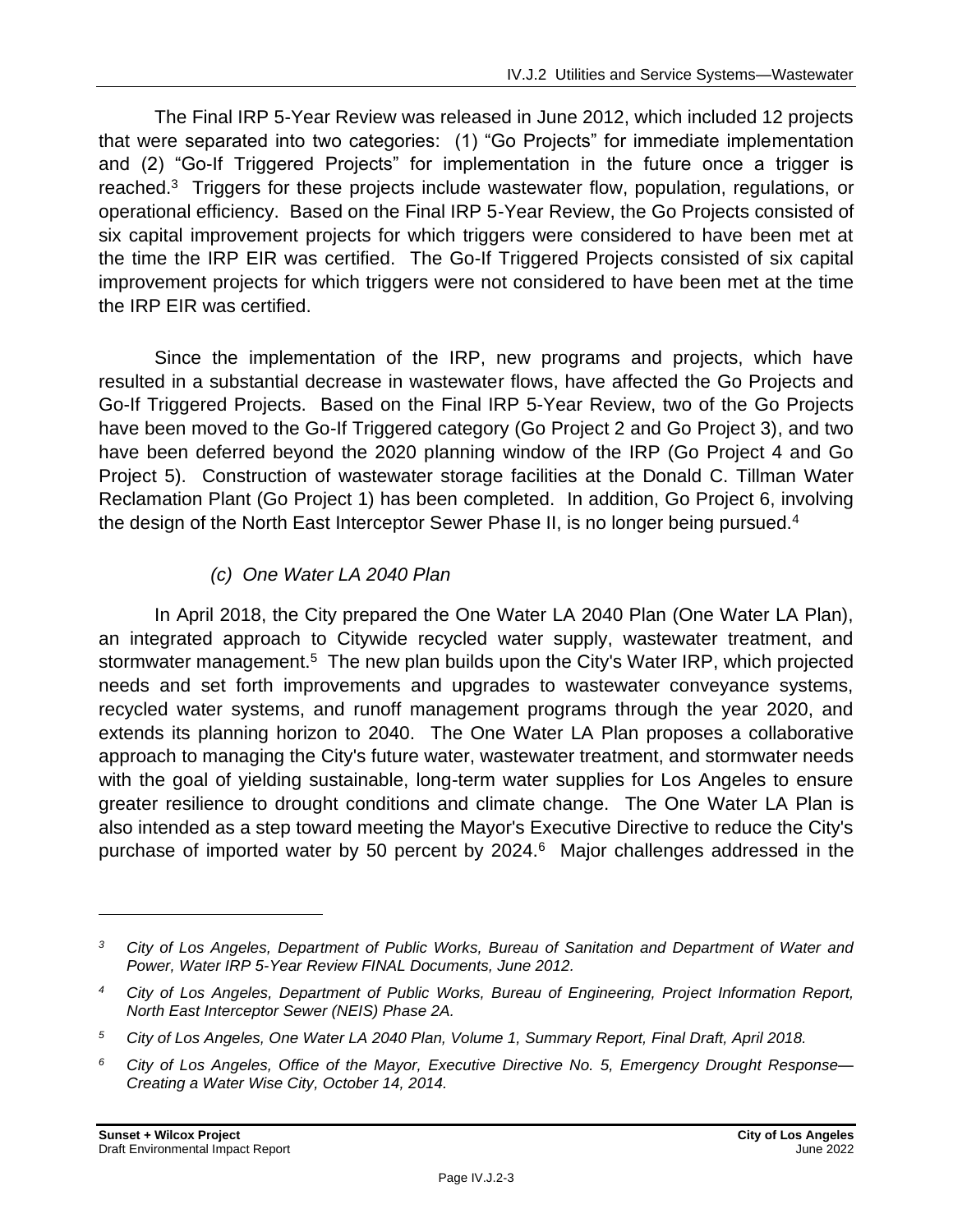One Water LA Plan include recurring drought, climate change, and the availability of recycled water in the future in light of declining wastewater volumes.

### *(d) Los Angeles Municipal Code*

### *(i) Los Angeles Green Building Code*

The City has been pursuing a number of green development initiatives intended to promote energy conservation and reductions in the amount of greenhouse gas emissions generated within the City. While these ordinances do not focus on the provision of sewer services, they do mandate the use of water conservation features in new developments. Examples of such water conservation features include, but are not limited to, low water shower heads, toilets, clothes washers and dishwashers. Because the flow through these fixtures is reduced, residual wastewater passing through is reduced, in turn reducing the demand for sewage conveyance and treatment.

LAMC Chapter IX, Article 9, the Los Angeles Green Building Code (LA Green Building Code, Ordinance No.  $181,480$ ,<sup>7</sup> was adopted in April 2008 and provides standards and a mechanism for evaluating projects for their water conservation features during site plan review. The LA Green Building Code has been subsequently amended to incorporate various provisions of the CALGreen Code. The LA Green Building Code includes mandatory requirements and elective measures pertaining to wastewater for three categories of buildings: (1) low-rise residential buildings; (2) non-residential and high-rise residential buildings; and (3) additions and alterations to residential and non-residential buildings.

### *(ii) Water Efficiency Requirements Ordinance*

LAMC Chapter XII, Article 5, the Water Efficiency Requirements Ordinance (Ordinance No. 180,822), $8$  effective December 1, 2009, requires the installation of efficient water fixtures, appliances, and cooling towers in new buildings and renovation of plumbing in existing buildings, to minimize the effect of water shortages for City customers and enhance water supply sustainability.

### *(iii) Sewer Capacity Availability Review*

The LAMC includes regulations that require the City to assure available sewer capacity for new projects and to collect fees for improvements to the infrastructure system.

*<sup>7</sup> City of Los Angeles, Ordinance No. 181,480.*

*<sup>8</sup> City of Los Angeles, Ordinance No. 180,822.*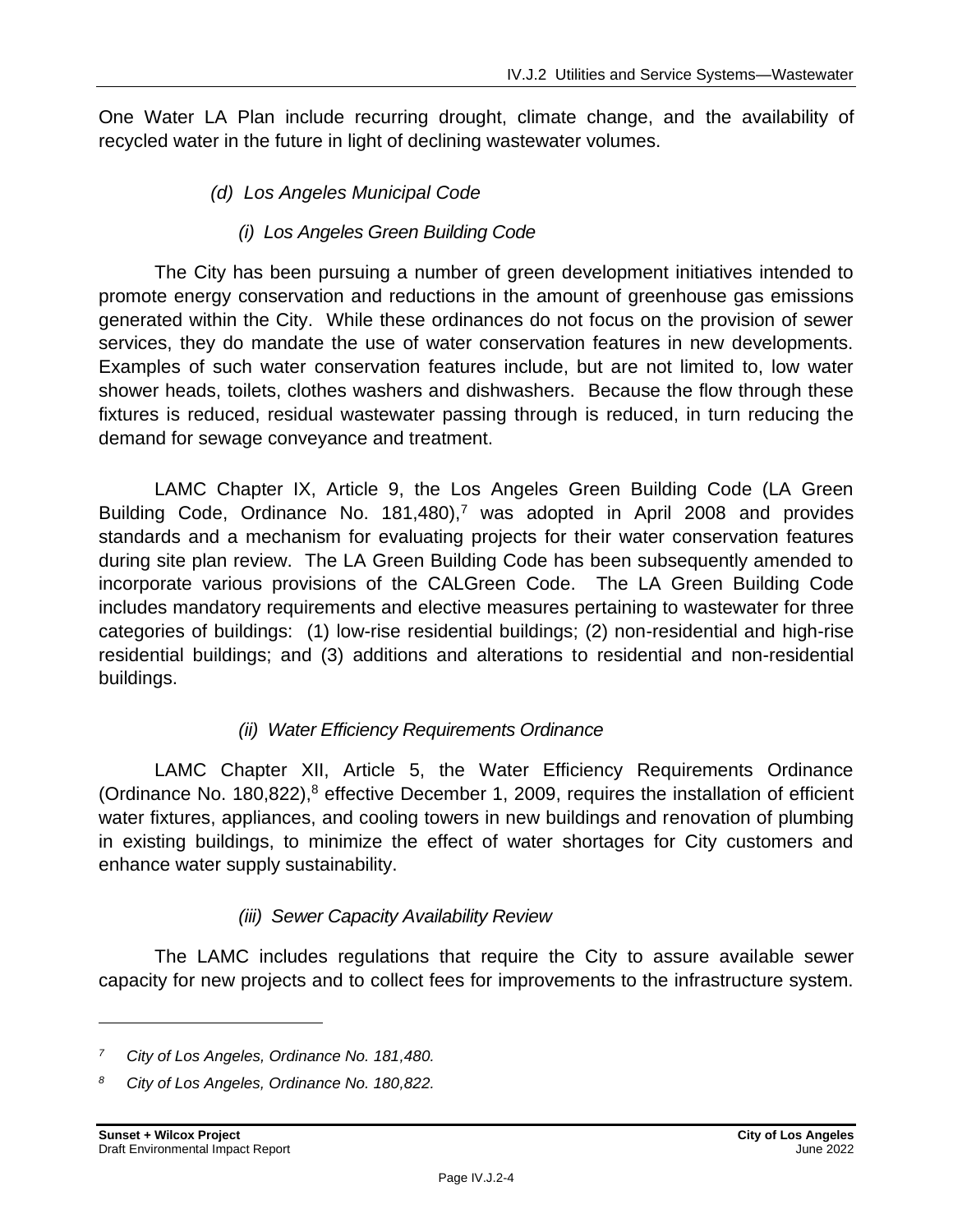LAMC Section 64.15 requires that the City perform a Sewer Capacity Availability Review (SCAR) when an applicant seeks a sewer permit to connect a property to the City's sewer system, proposes additional discharge through their existing public sewer connection, or proposes a future sewer connection or future development that is anticipated to generate 10,000 gallons or more of sewage per day. A SCAR provides a preliminary assessment of the capacity of the existing municipal sewer system to safely convey a project's newly generated wastewater to the appropriate sewage treatment plant.

### *(iv) Sewerage Facilities Charge*

LAMC Sections 64.11 and 64.12 require approval of a sewer permit, also called an "S" Permit, prior to connection to the wastewater system. LAMC Sections 64.11.2 and 64.16.1 require the payment of fees for new connections to the City's sewer system to assure the sufficiency of sewer infrastructure. New connections to the sewer system are assessed a Sewerage Facilities Charge. The rate structure for the Sewerage Facilities Charge is based upon wastewater flow strength, as well as volume. The determination of wastewater flow strength for each applicable project is based on City guidelines for the average wastewater concentrations of two parameters, biological oxygen demand and suspended solids, for each type of land use. Sewerage Facilities Charge fees are deposited in the City's Sewer Construction and Maintenance Fund for sewer and sewagerelated purposes, including, but not limited to, industrial waste control and water reclamation purposes.

### *(v) Bureau of Engineering Special Order*

The City establishes design criteria for sewer systems to assure that new infrastructure provides sewer capacity and operating characteristics to meet City standards (Bureau of Engineering Special Order No. SO 06-0691). Per the Special Order, lateral sewers, which are sewers 18 inches or less in diameter, must be designed for a planning period of 100 years. The Special Order also requires that sewers be designed so that the peak dry weather flow depth during their planning period does not exceed one-half of the pipe diameter (D) (i.e., depth-to-diameter ratio or d/D).<sup>9</sup>

*<sup>9</sup> City of Los Angeles Department of Public Works, Bureau of Engineering, Special Order No. 006-0691, Planning Period, Flow, and Design Criteria for Gravity Sanitary Sewers and Pumping Plants, effective June 6, 1991.*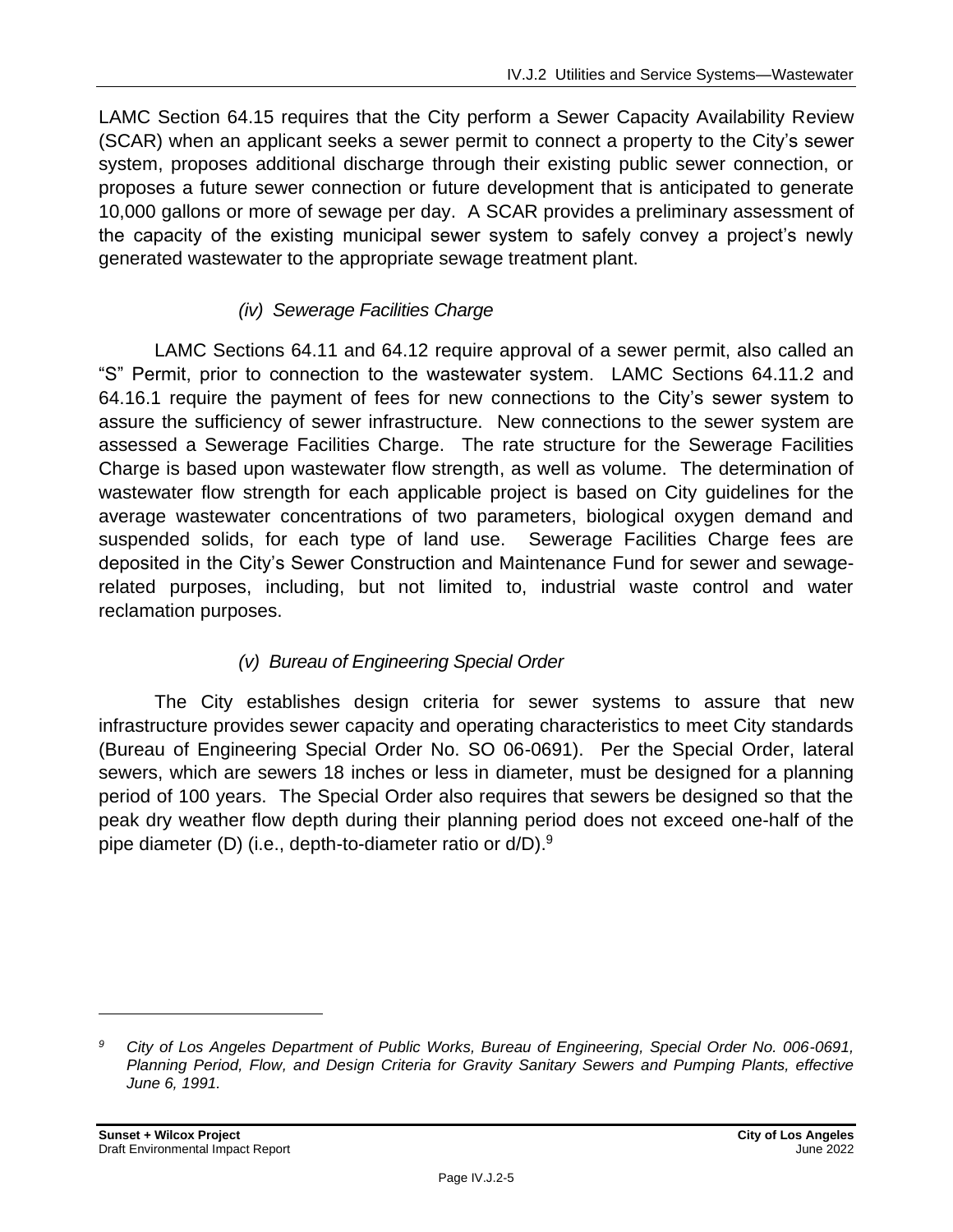# **b. Existing Conditions**

# (1) Wastewater Generation

As discussed in Section II, Project Description, of this Draft EIR, the Project Site is currently developed with three buildings and surface parking. Specifically, the existing buildings on the Project Site comprise approximately 26,261 square feet of floor area consisting of a one-story, 16,932-square-foot commercial building along Sunset Boulevard and Wilcox Street/Cole Place, a one-story, 4,446-square-foot commercial office building along Wilcox Street, and a two-story, 4,883-square-foot commercial office building along Cole Place and De Longpre Avenue.

Existing wastewater generation for the Project Site was calculated using standard wastewater generation rates from the City of Los Angeles Bureau of Sanitation (LASAN). Based on these rates, the total existing average daily wastewater flow is approximately 1,966 gallons per day (gpd),<sup>10</sup> as shown in Table IV.J.2-1 on page IV.J.2-7.

# (2) Wastewater Infrastructure

Sanitary sewer service to and from the Project area is owned and operated by the City of Los Angeles. The existing wastewater collection system includes more than 6,700 miles of public sewers, which serves a population of more than 4 million people and conveys approximately 400 million gallons per day to the City's four wastewater treatment and water reclamation plants.<sup>11</sup>

As described in the Utility Report included in Appendix N of this Draft EIR, sanitary sewer service to the Project Site is provided by LASAN from five existing sanitary sewer lines in the vicinity of the Project Site. Specifically, there are two sewer lines in Sunset Boulevard between Wilcox Avenue and Cole Place: one 10-inch line that flows westward with a capacity of 1.286 cubic feet per second (cfs) or 0.8312 million gallons per day (mgd) and one 8-inch sewer line that flows westward with a capacity of 0.709 cfs (0.4589 mgd). Additionally, there is a 12-inch sewer line in Wilcox Avenue between approximately 140 feet south of the center line of Sunset Boulevard and De Longpre Avenue that flows

*<sup>10</sup> It is noted that while LADWP also uses LASAN wastewater generation rates to determine water demand as provided in the Water Supply Assessment prepared for the Project and in Section IV.J.1, Utilities and Service Systems—Water Supply and Infrastructure, of this Draft EIR, LADWP used water billing data for estimating existing water usage from the existing onsite uses, resulting in a lower estimate of water consumption than the calculated wastewater generation.*

*<sup>11</sup> LASAN, Sewers and Pumping Plants, www.lacitysan.org/san/faces/home/portal/s-lsh-wwd/s-lsh-wwd-cw/slsh-wwd-cw-s?\_adf.ctrl-state=hgp4yycqp\_5&\_afrLoop=3961669001041971#!, accessed May 6, 2021.*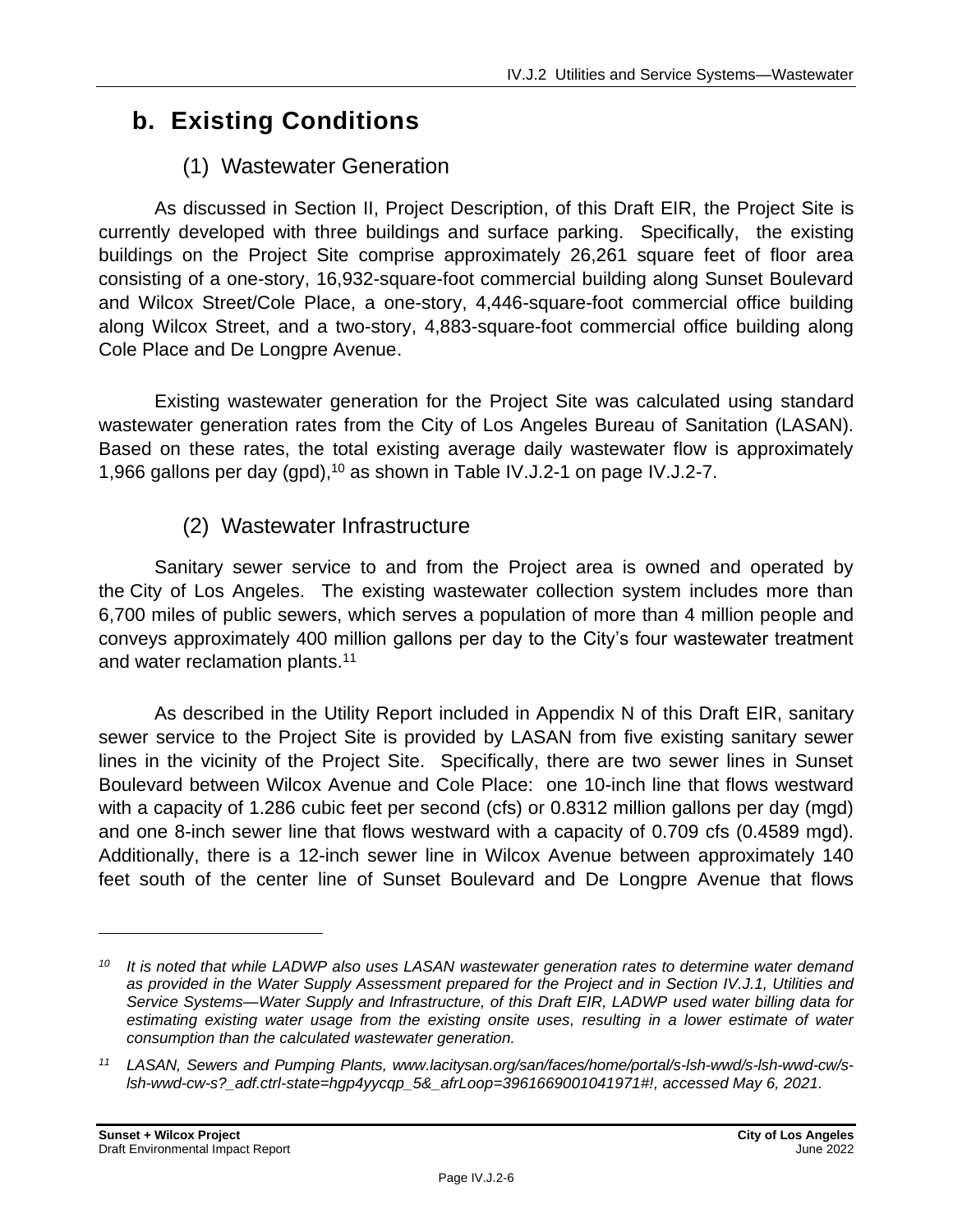| <b>Land Use</b>                                                                                                                                           | <b>Size</b> | Generation Rate <sup>a</sup> | Total<br>(gpd) |
|-----------------------------------------------------------------------------------------------------------------------------------------------------------|-------------|------------------------------|----------------|
| Commercial                                                                                                                                                | 16,932 sf   | 50 gpd/1,000 sf              | 847            |
| Office                                                                                                                                                    | 9,331 sf    | 120 gpd/1,000 sf             | 1,120          |
| <b>Total Estimated Existing</b>                                                                                                                           |             |                              | 1,966          |
| $gpd = gallons per day$<br>$sf = square feet$<br>Based on sewage generation rates provided by LASAN (2012).<br>а<br>Source: Eyestone Environmental, 2022. |             |                              |                |

**Table IV.J.2-1 Estimated Existing Project Site Wastewater Generation**

southward with a capacity of 5.334 cfs (3.447 mgd) to 5.535 cfs (3.577 mgd). An additional 6-inch sewer line in Cole Place is located between approximately 140 feet south of the center line of Sunset Boulevard to De Longpre Avenue that flows southward with a capacity of 0.840 cfs (0.5196 mgd) to 0.859 cfs (0.5552 mgd). Lastly, there is an 8-inch sewer line in De Longpre Avenue between Wilcox Avenue and Cole Place that flows westward with a capacity of 0.709 cfs (0.4582 mgd). Sewer flows originating from the Project Site are collected and conveyed through a network of sewer lines for treatment at the HWRP.

# (3) Wastewater Treatment

LASAN is responsible for the operation of wastewater treatment facilities in the City. The main purpose of these treatment facilities is to remove potential pollutants from sewage in order to protect river and marine environments and public health. LASAN operates four water reclamation plants and divides the wastewater treatment system of the City into two major service areas: the Hyperion Service Area and the Terminal Island Service Area.<sup>12</sup> The Hyperion system includes the Hyperion WRP, the Donald C. Tillman WRP and the Los Angeles–Glendale WRP.<sup>13</sup> The Terminal Island Service Area includes the Terminal Island WRP. These treatment facilities remove potential pollutants from sewage in order to protect river and marine environments and public health. The Project Site is located within the Hyperion Service Area and is served by the Hyperion WRP (also identified herein as HWRP).

*<sup>12</sup> LASAN, Clean Water, www.lacitysan.org/san/faces/home/portal/s-lsh-wwd/s-lsh-wwd-cw?\_adf.ctrl-state= ljvz6q49\_5&\_afrLoop=8241807351592071#!, accessed May 6, 2021.*

*<sup>13</sup> LASAN, Clean Water, www.lacitysan.org/san/faces/home/portal/s-lsh-wwd/s-lsh-wwd-cw?\_adf.ctrl-state= ljvz6q49\_5&\_afrLoop=8241807351592071#!, accessed May 6, 2021.*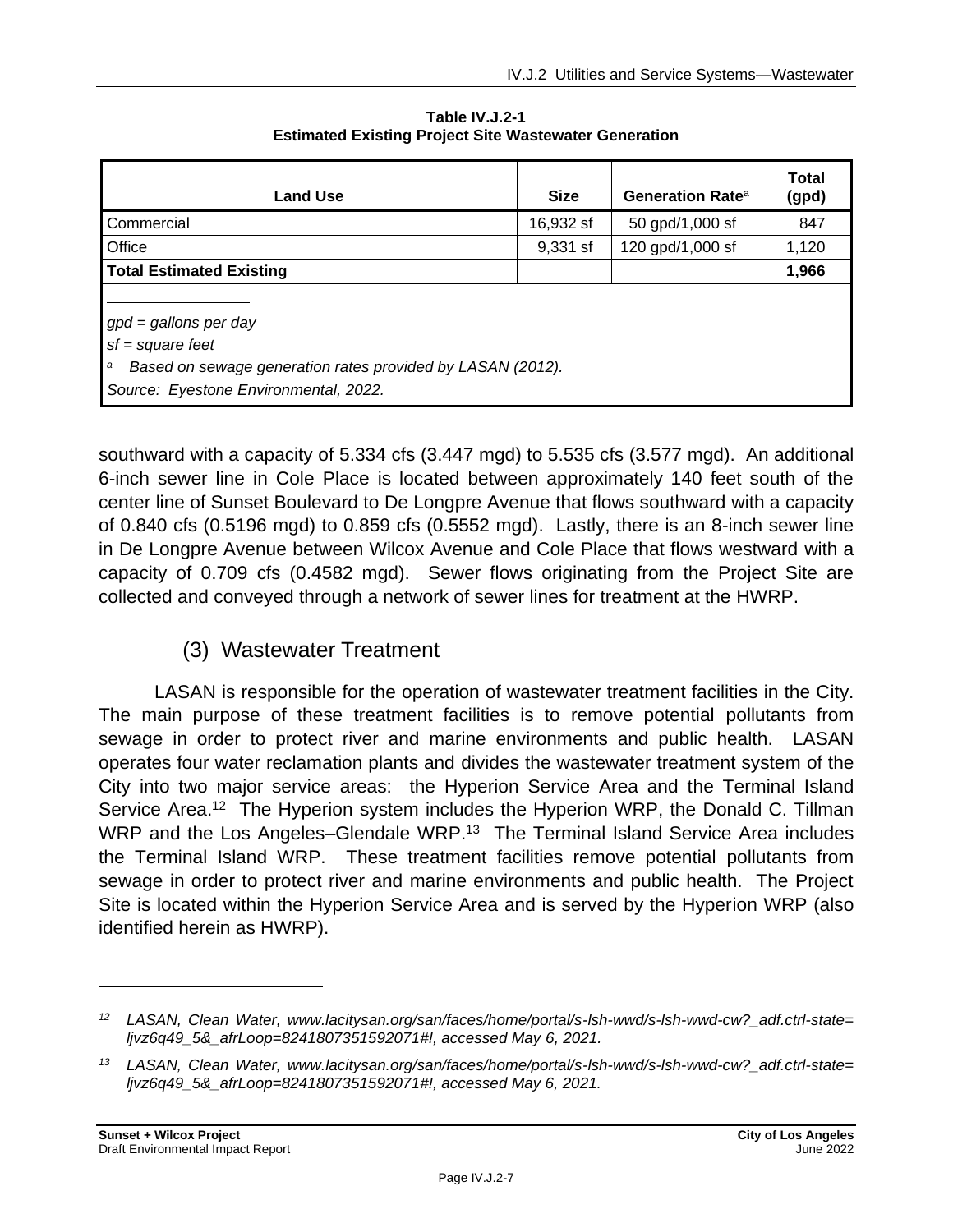### *(a) Hyperion Sanitary Sewer System*

As shown in Table IV.J.2-2 on page [IV.J.2-9,](#page-8-0) the existing design capacity of the Hyperion Sanitary Sewer System is approximately 550 mgd (consisting of 450 mgd at the Hyperion WRP, 80 mgd at the Donald C. Tillman WRP, and 20 mgd at the Los Angeles– Glendale WRP). Based on the One Water LA 2040 Plan–Wastewater Facilities Plan, the average wastewater flow rate in the Hyperion Sanitary Sewer System was 314 mgd in 2016 (consisting of 250 mgd at the Hyperion WRP, 47 mgd at the Donald C. Tillman WRP, and 17 mgd at the Los Angeles–Glendale WRP).<sup>14</sup> The One Water LA 2040 Plan– Wastewater Facilities Plan projects that annual average wastewater flows in the Hyperion Sanitary Sewer System would increase to 323 mgd in 2020, 348 mgd in 2030, and 358 in 2040. All other flow in the Hyperion Sanitary Sewer System, as well as biosolids from the upstream reclamation plants that are returned to the collection system are treated at the HWRP in Playa Del Rey.<sup>15</sup> As such, current and projected flows to the year 2040 are and would continue to be below the design capacity of approximately 550 mgd for the Hyperion Sanitary Sewer System.

### *(b) Hyperion Water Reclamation Plant*

As discussed above, wastewater generated from the Project Site is conveyed via the local collector sanitary sewer system directly to the HWRP for treatment. As shown in Table IV.J.2-2, the HWRP has the capacity to treat approximately 450 mgd. According to LASAN, the HWRP currently treats a daily average of approximately 275 mgd. As such, the HWRP is currently operating at approximately 61 percent of its capacity, with a remaining available capacity of approximately 175 mgd. Based on the above, current flows to the HWRP are well below its design capacity of approximately 450 mgd.

Incoming wastewater to the treatment plant initially passes through screens and basins to remove coarse debris and grit. This is followed by primary treatment, which is a physical separation process where heavy solids settle to the bottom of tanks while oil and grease float to the top. These solids, called sludge, are collected, treated, and recycled. The portion of water that remains, called primary effluent, is treated through secondary treatment using a natural, biological approach. Living micro-organisms are added to the primary effluent to consume organic pollutants. These micro-organisms are later harvested 5-mile outfall pipe at a depth of 190 feet into the Santa Monica Bay and Pacific Ocean.<sup>16</sup>

*<sup>14</sup> LASAN, One Water LA 2040 Plan—Volume 2: Wastewater Facilities Plan, January 2018.*

*<sup>15</sup> LASAN, Sewer System Management Plan: Hyperion Sanitary Sewer System, February 2017.*

*<sup>16</sup> LASAN, Hyperion Virtual Tour, Hyperion Treatment Plant Tour, Ocean Outfall into the Bay, www. lacitysan.org/san/faces/home/portal/s-lsh-wwd/s-lsh-wwd-cw/s-lsh-wwd-cw-p/s-lsh-wwd-cw-p-hwrp/s-lshau-h?\_adf.ctrl-state=ljvz6q49\_596&\_afrLoop=8243477885026291#!, accessed May 6, 2021.*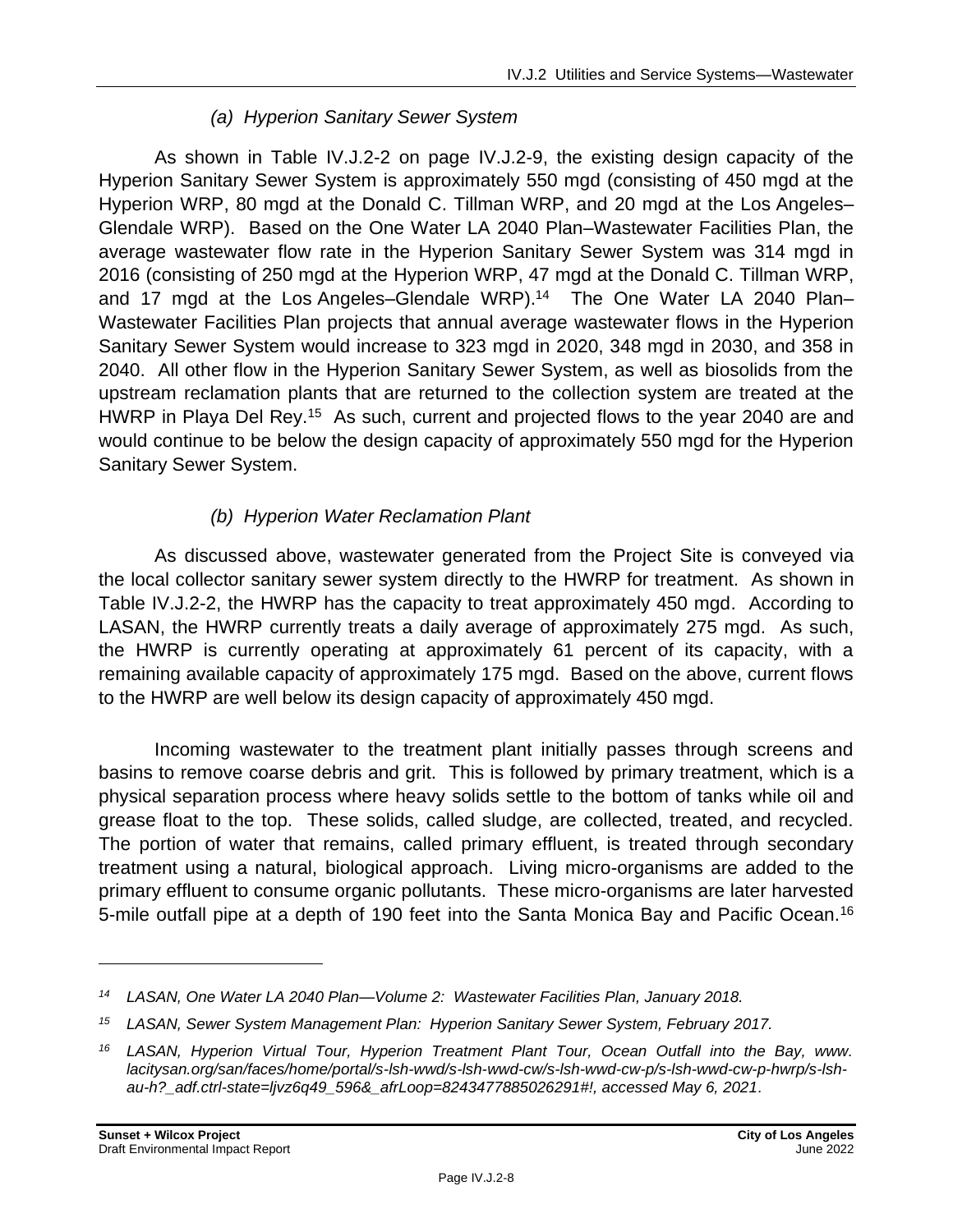|                                                                                                                                                                                                                                                                                                                                                                                                                                                                                                                                                                                                              | <b>Design Capacity</b><br>(mgd) |
|--------------------------------------------------------------------------------------------------------------------------------------------------------------------------------------------------------------------------------------------------------------------------------------------------------------------------------------------------------------------------------------------------------------------------------------------------------------------------------------------------------------------------------------------------------------------------------------------------------------|---------------------------------|
| <b>Hyperion Water Reclamation Plant</b>                                                                                                                                                                                                                                                                                                                                                                                                                                                                                                                                                                      | 450                             |
| Donald C. Tillman Water Reclamation Plant                                                                                                                                                                                                                                                                                                                                                                                                                                                                                                                                                                    | 80                              |
| Los Angeles-Glendale Water Reclamation Plant                                                                                                                                                                                                                                                                                                                                                                                                                                                                                                                                                                 | 20                              |
| Total                                                                                                                                                                                                                                                                                                                                                                                                                                                                                                                                                                                                        | 550                             |
| $mgd =$ million gallons per day<br>Source: LASAN, Hyperion Water Reclamation Plant, www.lacitysan.org/san/faces/wcnav_<br>externalId/s-Ish-wwd-cw-p-hwrp?_adf.ctrl-state=ljvz6q49_5&_afrLoop=824194361318<br>7783#!; Donald C. Tillman Water Reclamation Plant, www.lacitysan.org/san/faces/<br>wcnav_externalId/s-lsh-wwd-cw-p-dctwrp?_adf.ctrl-state=ljvz6q49_5&_afrLoop=8242<br>084065330158#!; and Los Angeles–Glendale Water Reclamation Plant, www.lacity<br>san.org/san/faces/wcnav_externalId/s-lsh-wwd-cw-p-lagwrp?_adf.ctrl-state=ljvz6q49<br>5& afrLoop=8242559400318952#!, accessed May 6, 2021. |                                 |

<span id="page-8-0"></span>**Table IV.J.2-2 Existing Capacity of Hyperion Sanitary Sewer System**

and removed as sludge.<sup>17</sup> The treated water from the HWRP is discharged through a The discharge from the HWRP into Santa Monica Bay is regulated by the HWRP's National Pollution Discharge Elimination System (NPDES) Permit issued under the Clean Water Act and is required to meet the Regional Water Quality Control Board's requirements for a recreational beneficial use.<sup>18</sup> Accordingly, the HWRP's effluent that is released to Santa Monica Bay is continually monitored to ensure that it meets or exceeds prescribed standards. LASAN also monitors flows into the Santa Monica Bay.<sup>19</sup>

*<sup>17</sup> LASAN, Treatment Process, www.lacitysan.org/san/faces/home/portal/s-lsh-wwd/s-lsh-wwd-cw/s-lshwwd-cw-p/s-lsh-wwd-cw-p-tp?\_adf.ctrl-state=ljvz6q49\_458&\_afrLoop=8243207467760408#!, accessed May 6, 2021.*

*<sup>18</sup> California Regional Water Quality Control Board, Los Angeles Region, Order No. R4-2017-0045, NPDES No. CA0109991, Waste Discharge Requirements and National Pollutant Discharge Elimination System Permit for the City of Los Angeles, Hyperion Treatment Plant Discharge to the Pacific Ocean, effective April 1, 2017, through March 31, 2022.*

*<sup>19</sup> LASAN, Environmental Monitoring, www.lacitysan.org/san/faces/home/portal/s-lsh-wwd/s-lsh-wwd-cw/slsh-wwd-cw-p/s-lsh-wwd-cw-p-em?\_adf.ctrl-state=ljvz6q49\_793&\_afrLoop=8243608662499891#!, accessed May 6, 2021.*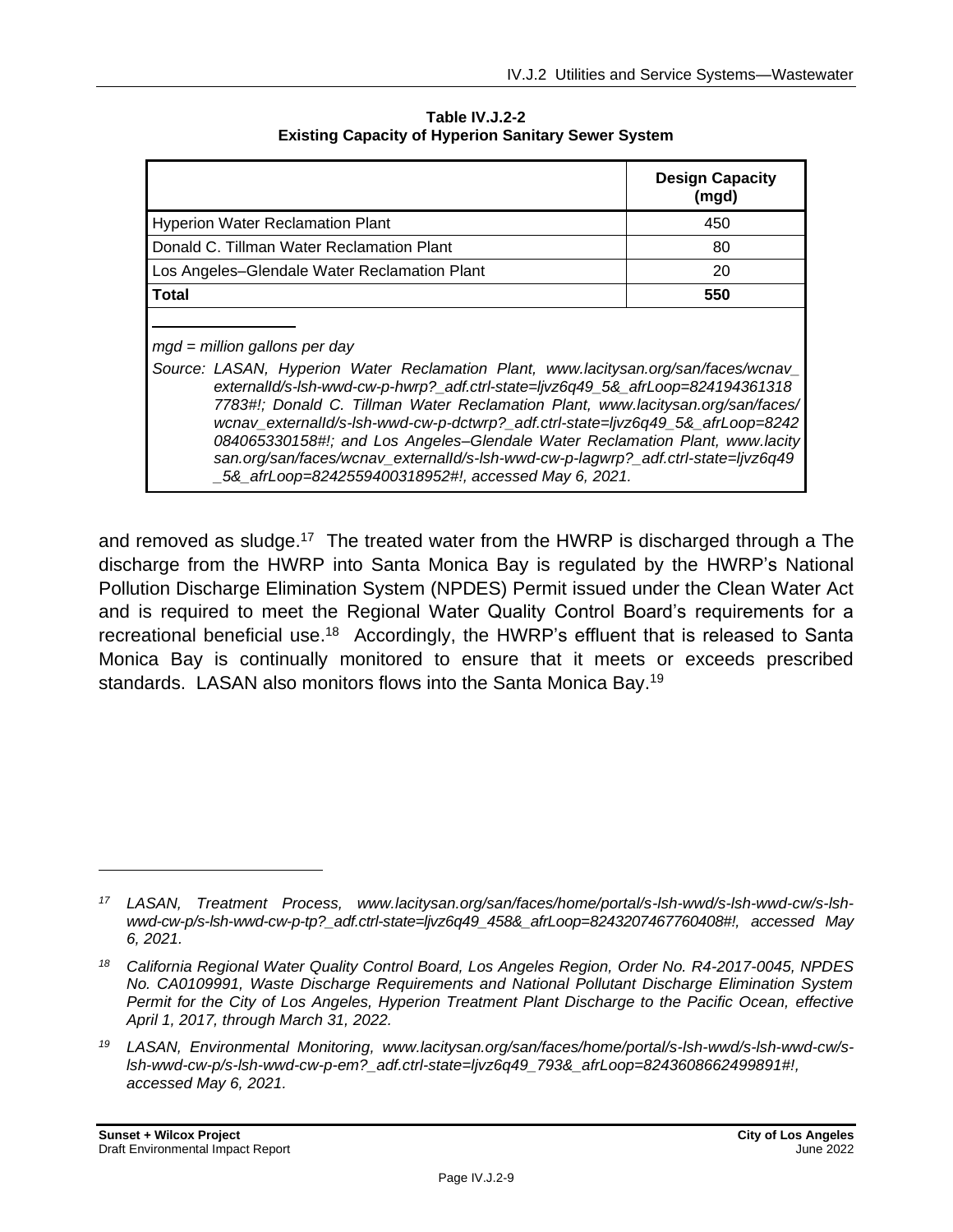# **3. Project Impacts**

# **a. Thresholds of Significance**

In accordance with the State CEQA Guidelines Appendix G, the Project would have a significant impact related to wastewater if it would:

- *Threshold (a): Require or result in the relocation or construction of new or expanded water, or wastewater treatment or storm water drainage, electric power, natural gas, or telecommunications facilities or expansion of existing facilities, the construction or relocation of which could cause significant environmental effects;<sup>20</sup>*
- *Threshold (b): (Not) result in a determination by the wastewater treatment provider, which serves or may serve the project, that it has adequate capacity to serve the project's projected demand in addition to the provider's existing commitments***.**

In assessing impacts related to wastewater in this section, the City used Appendix G as the thresholds of significance. The factors identified below from the *L.A. CEQA Thresholds Guide* were used where applicable and relevant to assist in analyzing the Appendix G thresholds. The *L.A. CEQA Thresholds Guide* states that the determination of significance shall be made on a case-by-case basis, considering the following criteria to evaluate wastewater impacts:

- The project would cause a measurable increase in wastewater flows at a point where, and a time when, a sewer's capacity is already constrained or that would cause a sewer's capacity to become constrained; or
- The project's additional wastewater flows would substantially or incrementally exceed the future scheduled capacity of any one treatment plant by generating flows greater than those anticipated in the Wastewater Facilities Plan or General Plan and its elements.<sup>21</sup>

*<sup>20</sup> Refer to Section IV.J.1, Utilities and Service Systems—Water Supply and Infrastructure of this Draft EIR for a discussion of water supply impacts; the Project's Initial Study included as Appendix A of this Draft EIR and Section VI, Other CEQA Considerations, of this Draft EIR, for a discussion of stormwater impacts; Section IV.J.3, Utilities and Service Systems—Energy Infrastructure, of this Draft EIR for a discussion of electric power and natural gas impacts; and Section VI, Other CEQA Considerations for a discussion of telecommunications facility impacts.*

*<sup>21</sup> The Wastewater Facilities Plan referenced in the L.A. CEQA Thresholds Guide has since been superseded by the Integrated Resources Plan.*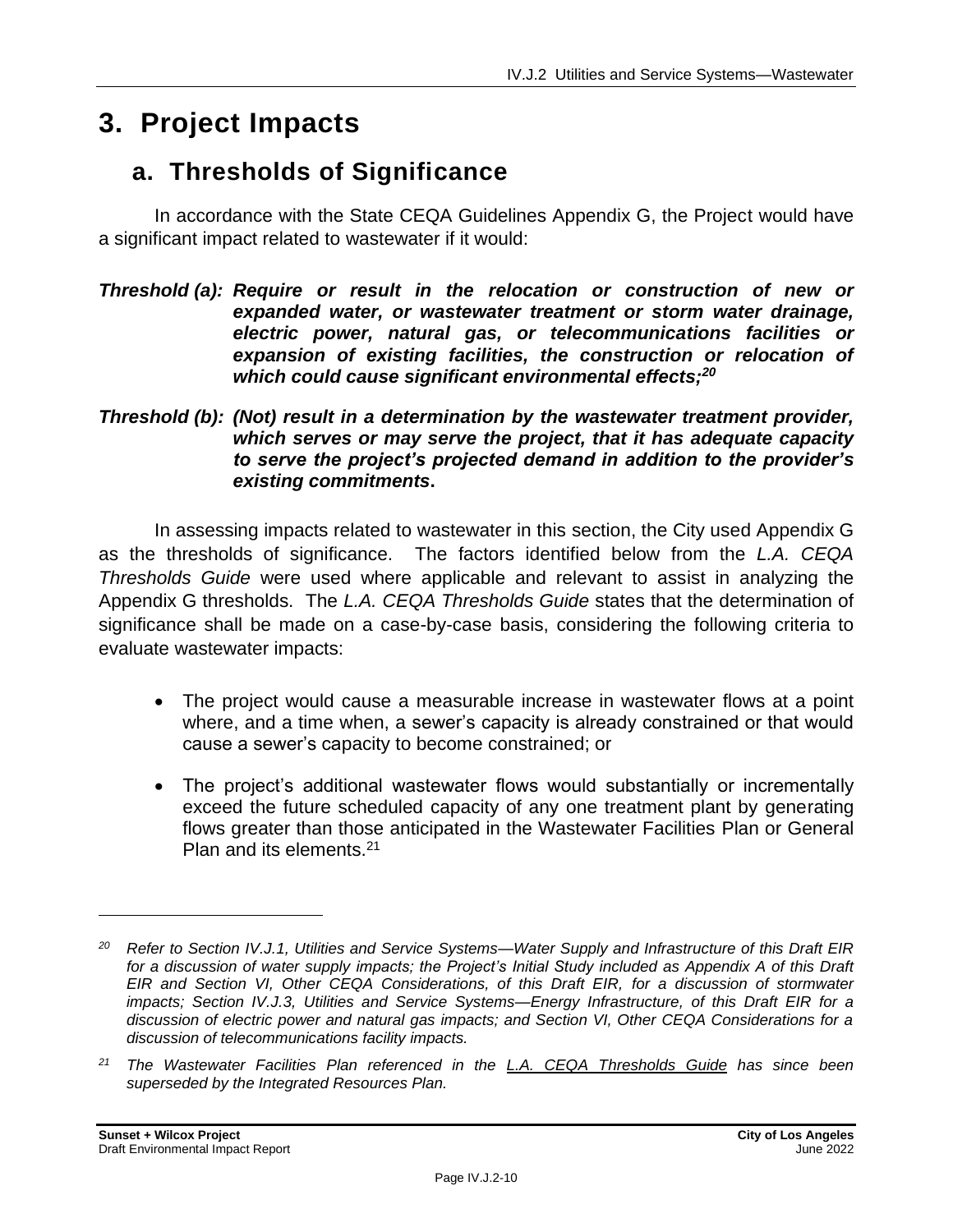# **b. Methodology**

The analysis of Project impacts on wastewater infrastructure and treatment capacity is based on the Utility Report and the WWSI included in Appendix N, and the WSA included in Appendix L of this Draft EIR. The anticipated wastewater flows to be generated by the Project are based on 100 percent of the water demand calculated in the WSA (which is based on LASAN rates), minus the water for the parking structure, which would flow to the storm drain and water for landscaping. Given the existing capacity of the sanitary sewer system in the vicinity of the Project Site and the Project Site's future wastewater generation, an assessment was made of the impacts to the sanitary sewers and the City's downstream sewers and treatment plants. Data regarding the existing physical features and capacity of the system are based on information provided by LASAN and included in the Utility Report.

To evaluate potential impacts relative to wastewater treatment capacity, this analysis evaluates whether adequate treatment capacity within the Hyperion Sanitary Sewer System would be available to accommodate the Project based on the estimate of the Project's wastewater generation and data from LASAN. For the assessment of cumulative impacts on wastewater treatment, the projected cumulative wastewater generation is compared to the estimated available capacity of the Hyperion Sanitary Sewer System.

# **c. Project Design Features**

The Project would include water conservation features, which would also result in a reduction in wastewater generation. Such conservation features are included in Project Design Feature WAT-PDF-1, included in Section IV.J.1, Utilities and Service System— Water Supply and Infrastructure, of this Draft EIR.

# **d. Analysis of Project Impacts**

*Threshold (a): Would the Project require or result in the relocation or construction of new or expanded water, wastewater treatment or storm water drainage, electric power, natural gas, or telecommunications facilities, the construction or relocation of which could cause significant environmental effects?<sup>22</sup>*

*<sup>22</sup> Refer to Section IV.J.1, Utilities and Service Systems—Water Supply and Infrastructure, of this Draft EIR for a discussion of water supply impacts; the Project's Initial Study included as Appendix A of this Draft EIR and Section VI, Other CEQA Considerations, of this Draft EIR, for a discussion of stormwater impacts; Section IV.J.3, Utilities and Service Systems—Energy Infrastructure, of this Draft EIR for a (Footnote continued on next page)*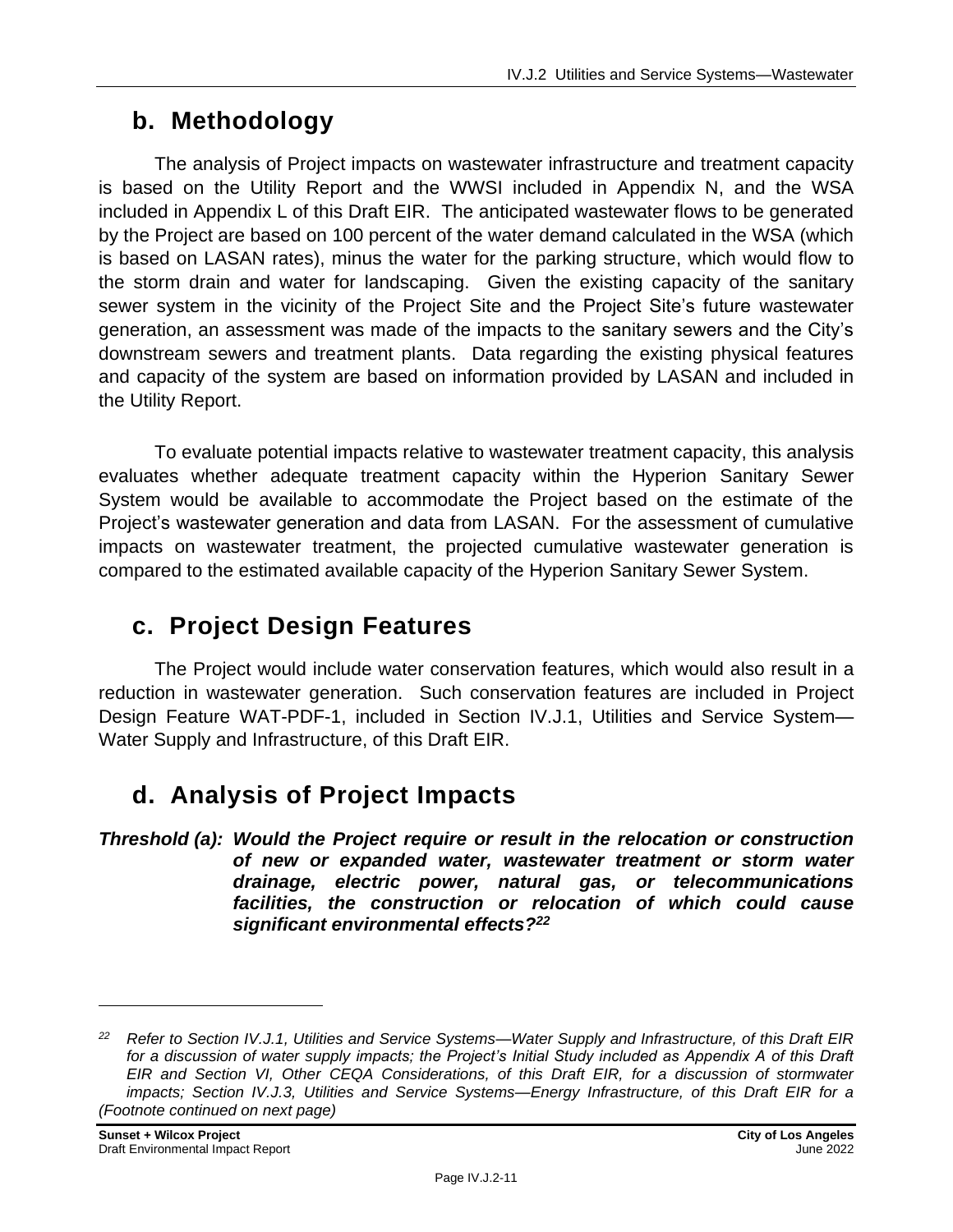# (1) Impact Analysis

# *(a) Construction*

As previously described, the Project Site is currently developed with commercial retail and office uses. These uses that are currently generating wastewater would be removed during construction of the Project, thereby temporarily reducing the wastewater generation from the Project Site. During construction, existing sewer laterals would also be capped, and no sewage would enter the public sewer system from the Project Site. Temporary facilities, including a portable toilet and hand wash stations would be provided by the contractor for construction crews. Sewage from these facilities would be collected and hauled offsite and not discharged into the public sewer system on-site. Therefore, since no construction-related wastewater generation would flow to existing wastewater treatment facilities, no impacts would occur to the wastewater infrastructure system on-site due to construction activity.

The Project would require construction of new sewer line connections to connect the proposed buildings to the main sewer infrastructure system in the streets surrounding the Project Site. The new sewer connections would collect sewage from the Project and connect to the existing public sewer laterals. Construction impacts associated with these new sewer line connections would primarily be confined to trenching for the placement of pipe and connection into the existing main sewer lines. Any off-site work that may affect services to the existing sewer lines in the vicinity of the Project Site would be coordinated with the City of Los Angeles Bureau of Engineering (BOE). BOE will be able to provide for connection requirements, pipe depths, and connection location(s). In addition, as set forth in Project Design Feature TR-PDF-2 included in Section IV.H, Transportation, of this Draft EIR, a Construction Traffic Management Plan, would be implemented to reduce any temporary pedestrian and traffic impacts. The Construction Traffic Management Plan would ensure safe pedestrian access and vehicle travel in general, and emergency vehicle access, in particular, throughout the construction period. Overall, when considering impacts resulting from the installation of any required wastewater infrastructure, all impacts are of a relatively short-term duration and would cease to occur once the installation is complete. As such, construction activities would not have any adverse impact on wastewater conveyance or treatment infrastructure.

**Based on the above, Project construction would not require or result in the relocation or construction of new or expanded wastewater treatment facilities, the construction or relocation of which could cause significant environmental effects.** 

*discussion of electric power and natural gas impacts; and Section VI, Other CEQA Considerations, of this Draft EIR for a discussion of telecommunications facility impacts.*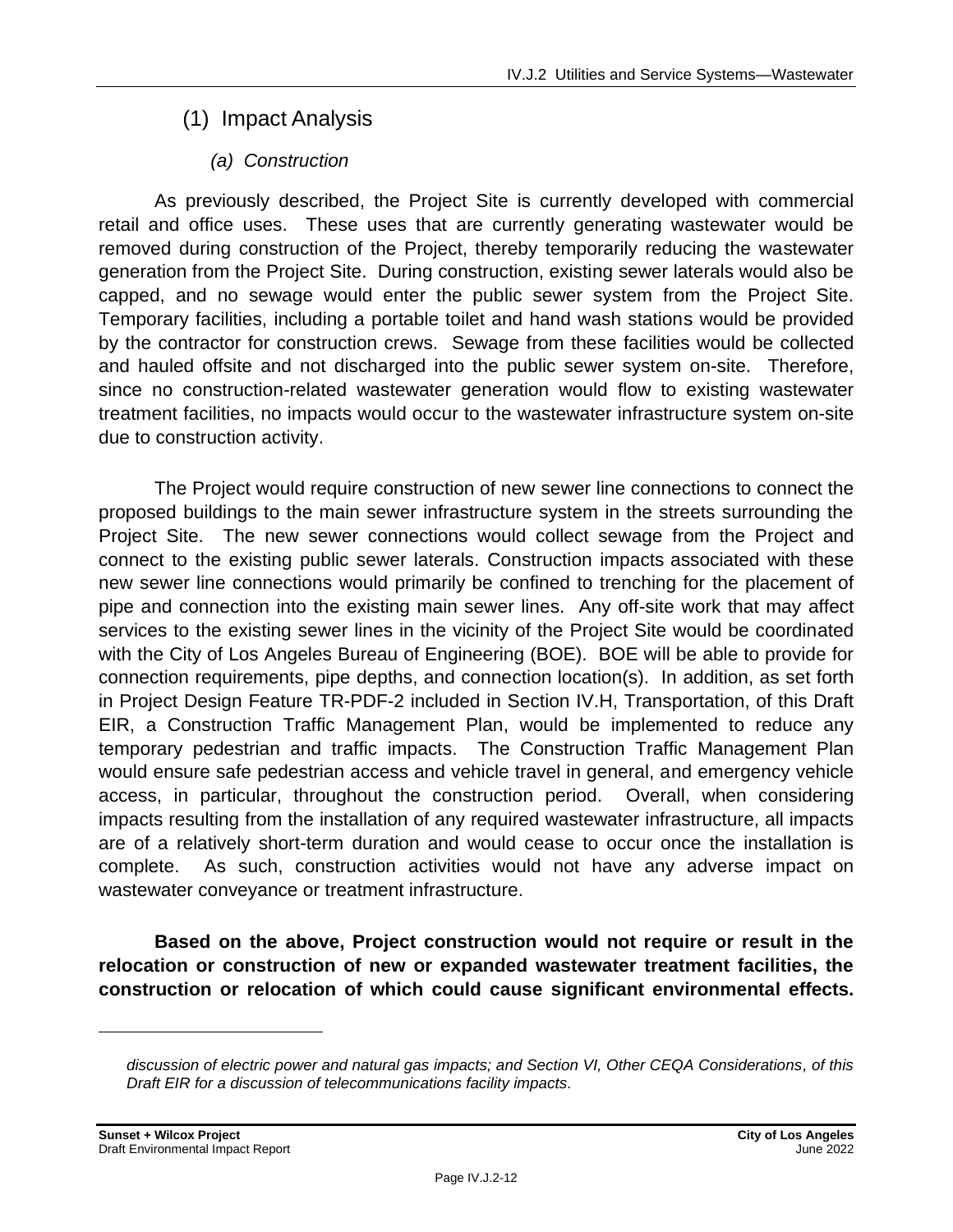#### **Therefore, no Project construction impacts to the wastewater conveyance or treatment system would occur.**

#### *(b) Operation*

Wastewater generated by the Project would be conveyed via the existing wastewater conveyance systems for treatment at the HWRP. As described above, the HWRP has a capacity of 450 mgd, and current average wastewater flows are at approximately 275 mgd. Accordingly, the remaining available capacity at the HWRP is approximately 175 mgd. As shown in Table IV.J.2-3 on page [IV.J.2-14,](#page-13-0) the Project would generate a net increase in wastewater flow from the Project Site of approximately 85,943 gpd, or approximately 0.086 mgd.<sup>23</sup> The Project's increase in average daily wastewater flow of 0.086 mgd would represent approximately 0.05 percent of the current 175 mgd remaining available capacity of HWRP. Therefore, the Project-generated wastewater would be accommodated by the existing capacity of the HWRP and impacts with respect to treatment capacity would be less than significant.

Wastewater flows from the Project would be typical of office and restaurant developments. No industrial discharge into the wastewater system would occur and, as discussed in the Initial Study, included as Appendix A of this Draft EIR, the Project would implement capture and reuse or infiltration to reduce stormwater pollution on the Project Site in accordance with the City's Low Impact Development requirements. In accordance with the wastewater reduction requirements for new non-residential and high-rise residential construction set forth in the LAMC (Chapter IX, Article 9, Section 99.05.303.2), the Project would be required to demonstrate a 20-percent reduction in potable water use to comply with the City of Los Angeles Green Building Code.<sup>24</sup> In addition, discharge of effluent from the HWRP into Santa Monica Bay is regulated by permits issued under the NPDES and is required to meet LARWQCB requirements. As LASAN monitors the treated wastewater, wastewater generated from the Project Site would not exceed wastewater treatment requirements of LARWQCB.

Various factors, including future development of new treatment plants, upgrades and improvements to existing treatment capacity, development of new technologies, etc., would ultimately determine the available capacity of the Hyperion Service Area in 2026, the year

*<sup>23</sup> As described in Section II, Project Description, of this Draft EIR, the Project also includes construction of an equipment area for LADWP. The LADWP equipment area would include electrical distribution equipment and emergency generators and is not a use that would generate wastewater.*

*<sup>24</sup> In accordance with LAMC Section 99.05.303.2, "the reduction shall be based on the maximum allowable water use per plumbing fixture and fittings as required by the LAMC." Water use baselines are set in Table 99.05.303.2.2 of the LAMC.*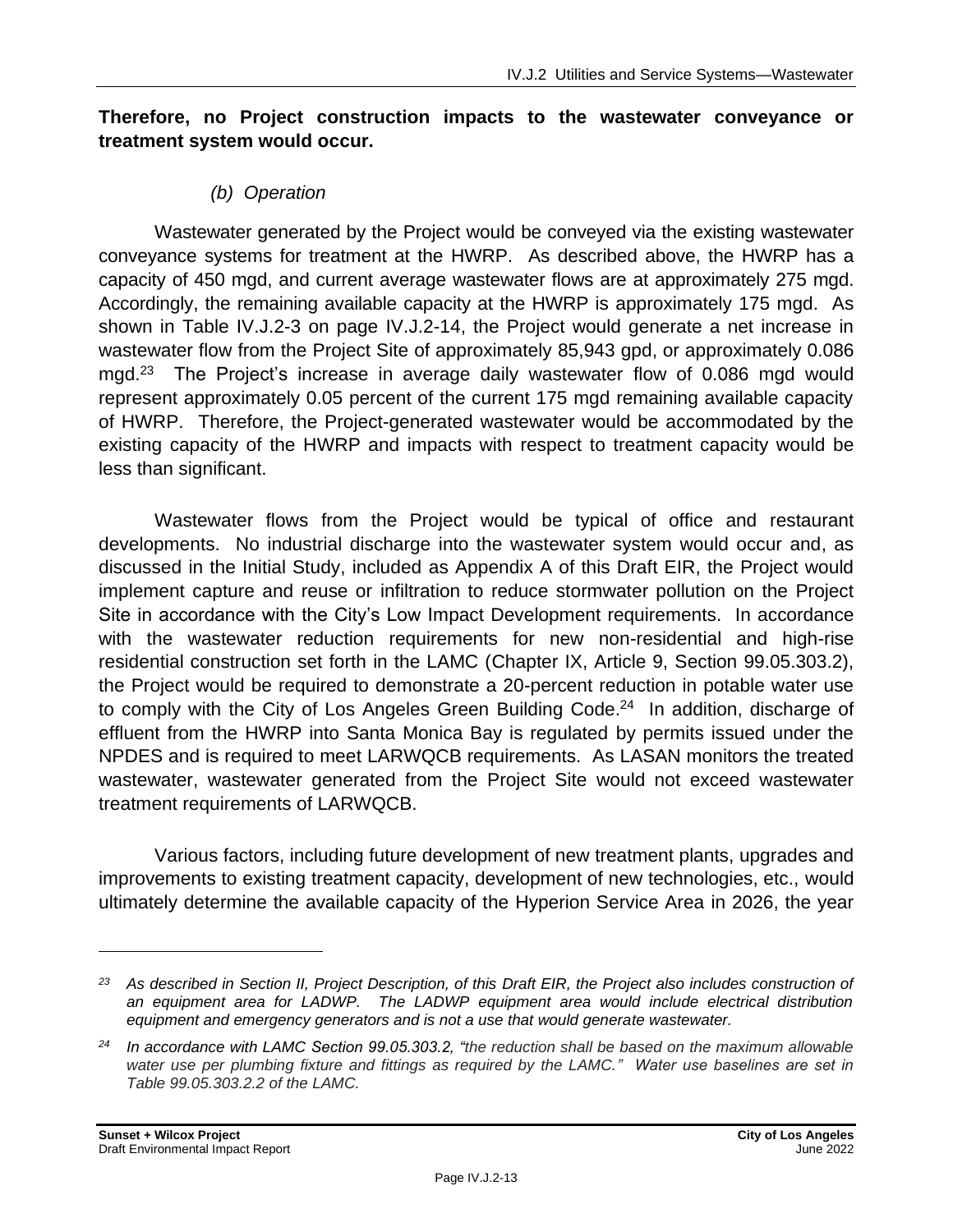<span id="page-13-0"></span>

| <b>Proposed Use</b>                           | Quantity   | Water Use Factor <sup>a</sup><br>(gpd/unit) | <b>Proposed</b><br>Wastewater<br>Generation |
|-----------------------------------------------|------------|---------------------------------------------|---------------------------------------------|
| Total Existing (to be Removed) <sup>b</sup>   |            |                                             | 1,966 gpd                                   |
| <b>Proposed Uses</b>                          |            |                                             |                                             |
| Restaurant                                    | 530 seats  | 30 gpd/seat                                 | 15,900 gpd                                  |
| Office                                        | 431,032 sf | $0.12$ gpd/sf                               | 51,724 gpd                                  |
| Base Demand Adjustment <sup>c</sup>           |            |                                             | 1,057 gpd                                   |
| <b>Total Proposed Uses</b>                    |            |                                             | 68,681 gpd                                  |
| <b>Covered Parking</b>                        | 379,602 sf | 0.02                                        | 250 gpd                                     |
| Cooling Tower Total <sup>d</sup>              | 1,500 tons | 21.06                                       | 31,590 gpd                                  |
| <b>Project Total</b>                          |            |                                             | 100,521 gpd                                 |
| Less Existing to Be Removed                   |            |                                             | $-1,966$ gpd                                |
| Less Required Ordinances Savings <sup>e</sup> |            |                                             | $-12,167$ gpd                               |
| Less Additional Conservation <sup>f</sup>     |            |                                             | $-445$ gpd                                  |
| <b>Net Additional Water Demand</b>            |            |                                             | 85,943 gpd                                  |

**Table IV.J.2-3 Estimated Wastewater Generation**

*afy = acre feet per year*

*gpd = gallons per day*

*sf = square feet*

- *<sup>a</sup> Proposed indoor water uses are based on 2012 City of Los Angeles Department of Public Works, Bureau of Sanitation Sewer Generation Rates.*
- *<sup>b</sup> Refer to Table IV.J.2-1 on page IV.J.2-7.*
- *<sup>c</sup> Base Demand Adjustment is the estimated savings due to Ordinance No. 180822 accounted for in the current version of Bureau of Sanitation Sewer Generation Rates.*
- *<sup>d</sup> Assumed to operate 12 hours/day, 7 days/week and 55 percent of chiller capacity.*
- *<sup>e</sup> The proposed development land uses will conform to City of Los Angeles Ordinance No. 186488, 184248, 2020 Los Angeles Plumbing Code, and 2020 Los Angeles Green Building Code.*
- *<sup>f</sup> Water conservation due to additional conservation commitments agreed by the Applicant. See Table II of the Water Supply Assessment in Appendix L .*

*Source: City of Los Angeles, Water Supply Assessment, 2021.*

by which construction of the Project is expected to be completed. Future iterations of the IRP, such as the One Water LA 2040 Plan discussed above, would provide for improvements beyond 2020 through 2040 to serve future population needs. It is conservatively assumed that no new improvements to the wastewater treatment plants would occur prior to 2026, the Project's proposed buildout year. Thus, based on this conservative assumption, the 2026 effective capacity of the Hyperion Sanitary Sewer System would continue to be approximately 550 mgd. Similarly, the capacity of the HWRP in 2026 would continue to be 450 mgd.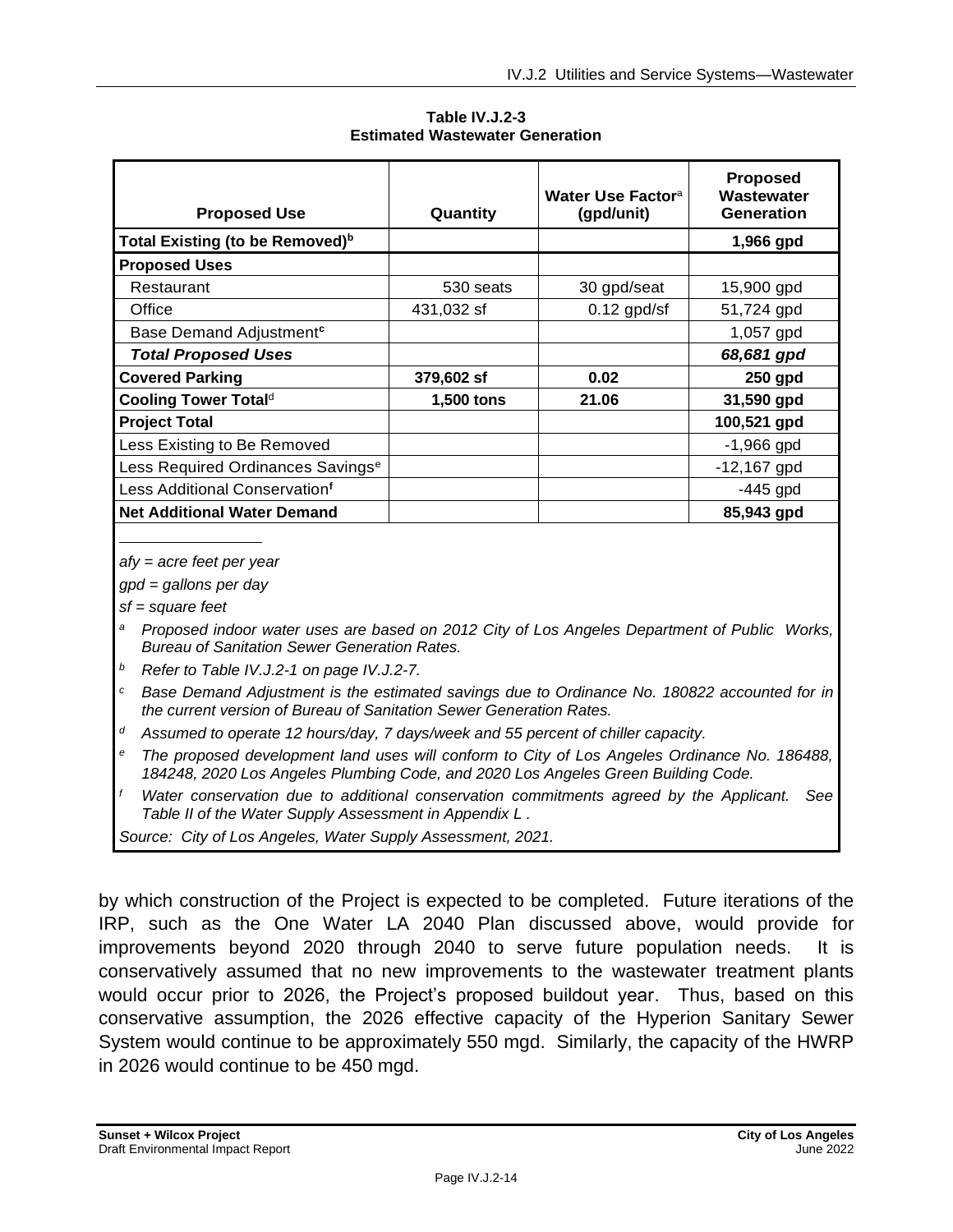The Project's net increase in average daily wastewater generation of 0.086 mgd would represent approximately 0.016 percent of the Hyperion Service Area's assumed future capacity of 550 mgd and approximately 0.02 percent of the HWRP's design capacity of 450 mgd. Thus, the Project's additional wastewater flows would not substantially or incrementally exceed the future scheduled capacity of any treatment plant. Impacts with respect to wastewater treatment capacity would be less than significant.

Sewer service for the Project would be provided utilizing new or existing on-site sewer connections to the existing sewer lines adjacent to the Project Site. As summarized above and detailed in the Utility Report included in Appendix N of this Draft EIR, there are five existing sanitary sewer lines in the vicinity of the Project Site, including: (1) a 10-inch line in Sunset Boulevard between Wilcox Avenue and Cole Place; (2) an 8-inch line in Sunset Boulevard between Wilcox Avenue and Cole Place; (3) a 12-inch line in Wilcox Avenue between Sunset Boulevard and De Longpre Avenue; (4) a 6-inch line in Cole Place between Sunset Boulevard and De Longpre Avenue; and (5) an 8-inch line in De Longpre Avenue between Wilcox Avenue and Cole Place. Based on the WWSI, sewage from the existing 12-inch line in Wilcox Avenue feeds into a 21-inch line on Cole Avenue before discharging into a 20-inch sewer line on Melrose Avenue. Based on estimated flows, LASAN has preliminarily determined that the existing sewer system would be able to accommodate the Project. Further detailed gauging and evaluation, as required by LAMC Section 64.14, would be conducted to obtain final approval of sewer capacity and connection permit for the Project during the Project's permitting process. In addition, Project-related sanitary sewer connections and on-site infrastructure would be designed and constructed in accordance with applicable LASAN and California Plumbing Code standards. Therefore, the Project would not cause a measurable increase in wastewater flows at a point where, and at a time when, a sewer's capacity is already constrained or that would cause a sewer's capacity to become constrained.

**Based on the above, operation of the Project would not require or result in the construction of new wastewater treatment facilities or expansion of existing facilities, the construction of which would cause significant environmental effects. Therefore, impacts would be less than significant.**

# (2) Mitigation Measures

Project impacts with regard to wastewater treatment facilities would be less than significant. Therefore, no mitigation measures are required.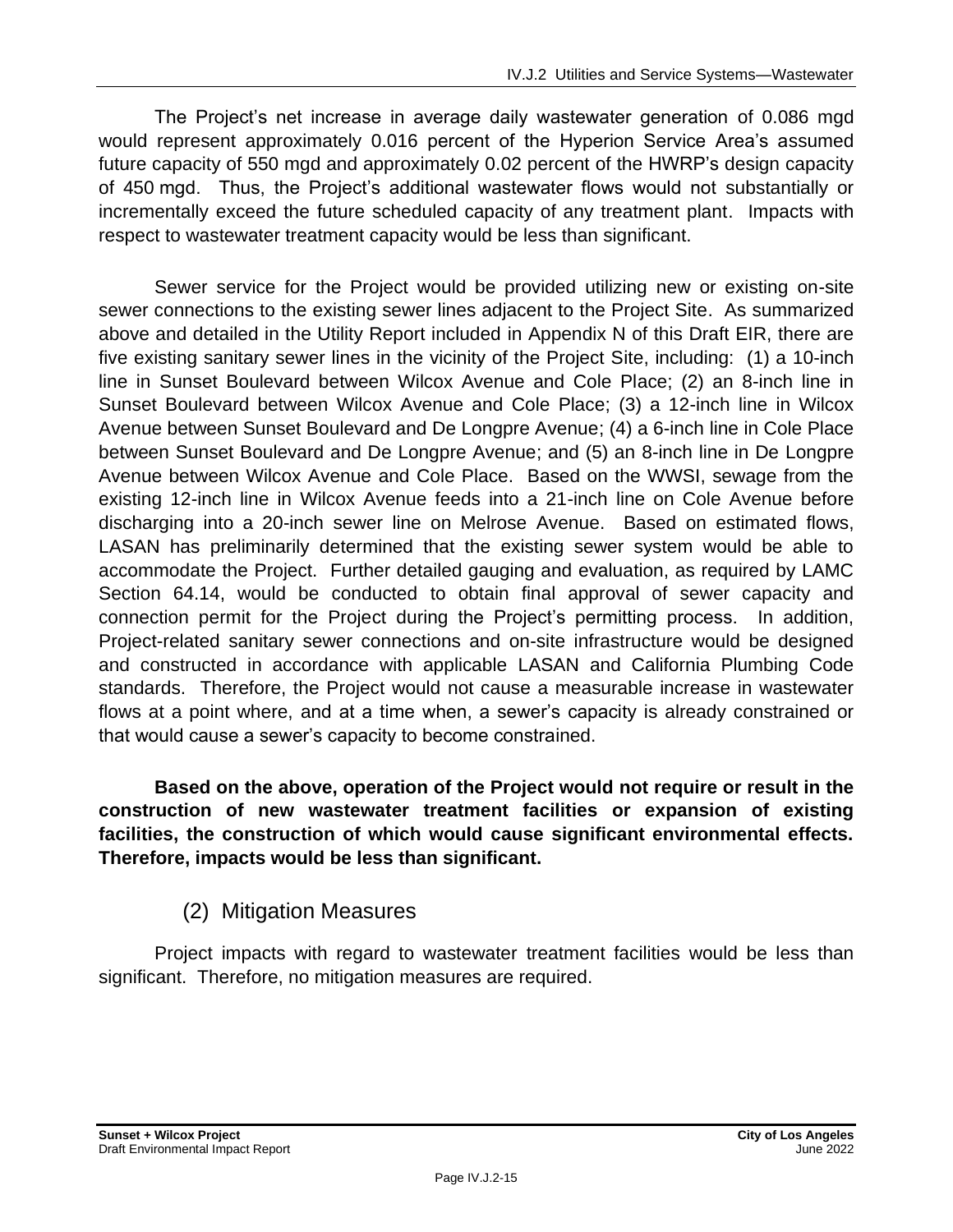# (3) Level of Significance After Mitigation

Project impacts related to wastewater treatment facilities were determined to be less than significant without mitigation. Therefore, no mitigation measures are required or included, and the impact levels remains less than significant.

#### *Threshold (b): Would the Project result in a determination by the wastewater treatment provider, which serves or may serve the project, that it has adequate capacity to serve the Project's projected demand in addition to the provider's existing commitments?*

# (1) Impact Analysis

As discussed above, based on the temporary nature of construction of new on-site infrastructure and minor off-site work associated with connections to the public main line, as well as operational wastewater generation, the Project would not constrain existing and future scheduled wastewater treatment and infrastructure capacity. In addition, the Project would obtain approval from LASAN to discharge the Project's wastewater flows to the existing sewer systems and comply with relevant design requirements, as well as applicable sanitation and plumbing standards. Furthermore, the Project's net increase in average daily wastewater generation of 0.086 mgd would represent approximately 0.016 percent of the Hyperion Sanitary Sewer System's assumed future capacity of 550 mgd. The WWSI included as Appendix N of this Draft EIR confirmed the HWRP has sufficient capacity to serve the Project. Therefore, there is adequate treatment capacity to serve the Project's projected demand in addition to existing LASAN commitments. **Therefore, it is expected that the Project would result in a determination by LASAN that it has adequate treatment capacity to serve the Project's projected demand in addition to LASAN's existing commitments, and impacts would be less than significant.**

(2) Mitigation Measures

Project impacts with regard to wastewater treatment capacity would be less than significant. Therefore, no mitigation measures are required.

# (3) Level of Significance After Mitigation

Project impacts related to wastewater treatment capacity were determined to be less than significant without mitigation. Therefore, no mitigation measures are required or included, and the impact levels remains less than significant.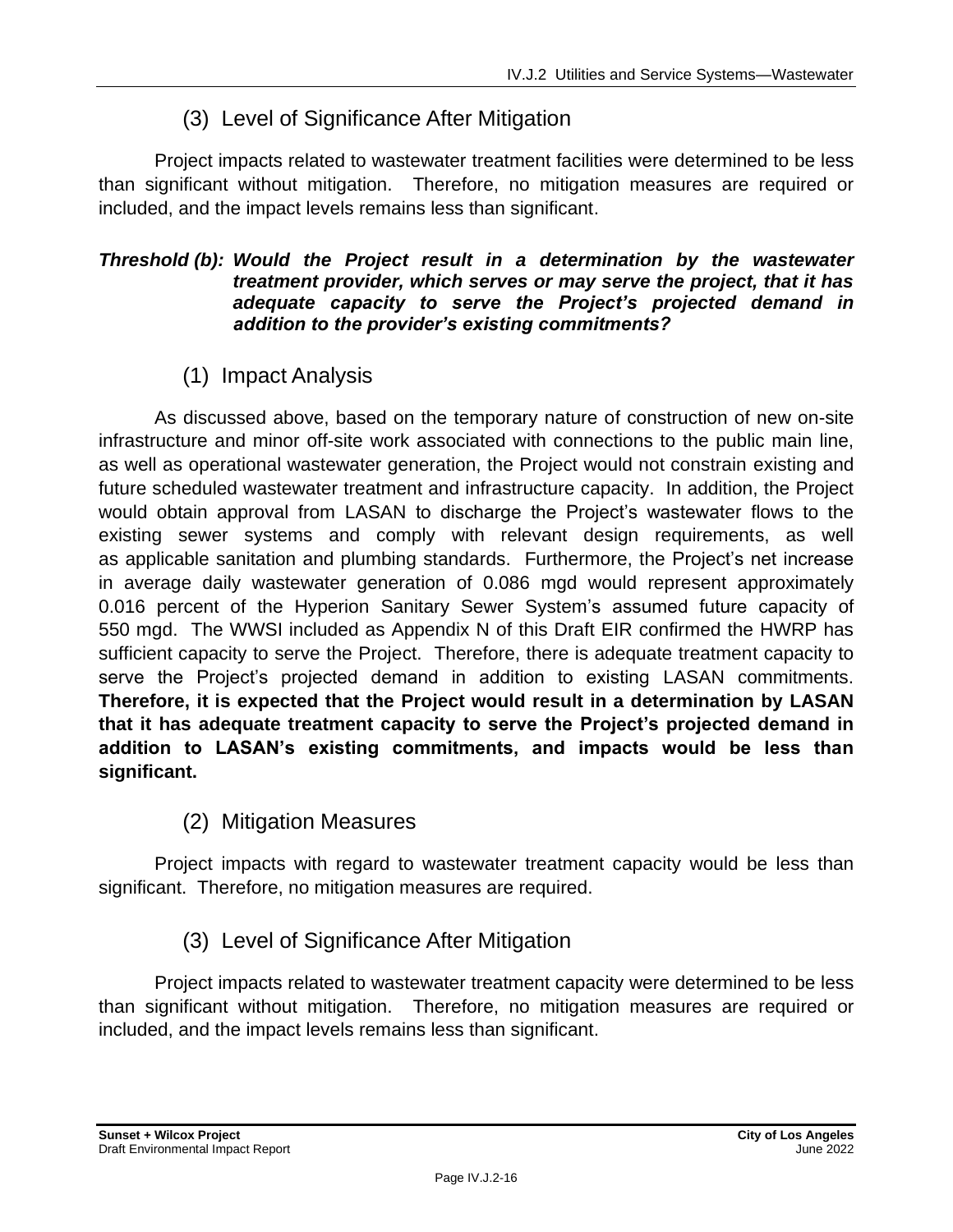# **e. Cumulative Impacts**

# (1) Impact Analysis

The geographic context for the cumulative impact analysis on the wastewater conveyance system is the area that includes the Project Site and the related projects that would potentially utilize the same infrastructure as the Project. The geographic context for the cumulative impact analysis on wastewater treatment facilities is the Hyperion Service Area. The Project, in conjunction with growth forecasted in the Hyperion Service Area through 2026 (i.e., the Project buildout year), would generate wastewater, potentially resulting in cumulative impacts on wastewater conveyance and treatment facilities. Cumulative growth in the greater Project area through 2026 includes specific known development projects, as well as general ambient growth projected to occur.

As discussed in Section III, Environmental Setting, of this Draft EIR, the projected growth reflected by Related Project Nos. 1 through 55 is a conservative assumption as some of the related projects may not be built out by 2026 (i.e., the Project buildout year), may never be built, or may be approved and built at reduced densities. To provide a conservative forecast, the future baseline forecast assumes that Related Project Nos. 1 through 55 are fully built out by 2026.

## *(a) Wastewater Infrastructure*

As with the Project, new development projects occurring in the vicinity of the Project Site would be required to coordinate with LASAN via the submittal of a SCAR to determine adequate sewer capacity pursuant to LAMC Section 64.15. In addition, new development projects would also be subject to LAMC Sections 64.11 and 64.12, which require approval of a sewer permit prior to connection to the sewer system. In order to connect to the sewer system, related projects in the City would also be subject to payment of the City's Sewerage Facilities Charge. Payment of such fees would help to offset the costs associated with infrastructure improvements that would be needed to accommodate wastewater generated by overall future growth. If system upgrades are required as a result of a given project's additional flow, arrangements would be made between the related project and LASAN to construct the necessary improvements. As demonstrated below, the Hyperion Sanitary Sewer System has adequate capacity to serve the Project and related projects. Therefore, any infrastructure improvements associated with the related projects would likely be limited to the immediate area around each related project site to connect to or upgrade existing sewer lines which would be unlikely to combine with any impact from the Project to create cumulative impacts. Furthermore, similar to the Project, each related project would be required to comply with applicable water conservation programs, including the City of Los Angeles Green Building Code, which would also serve to reduce wastewater flows. **Therefore, Project impacts would not be cumulatively**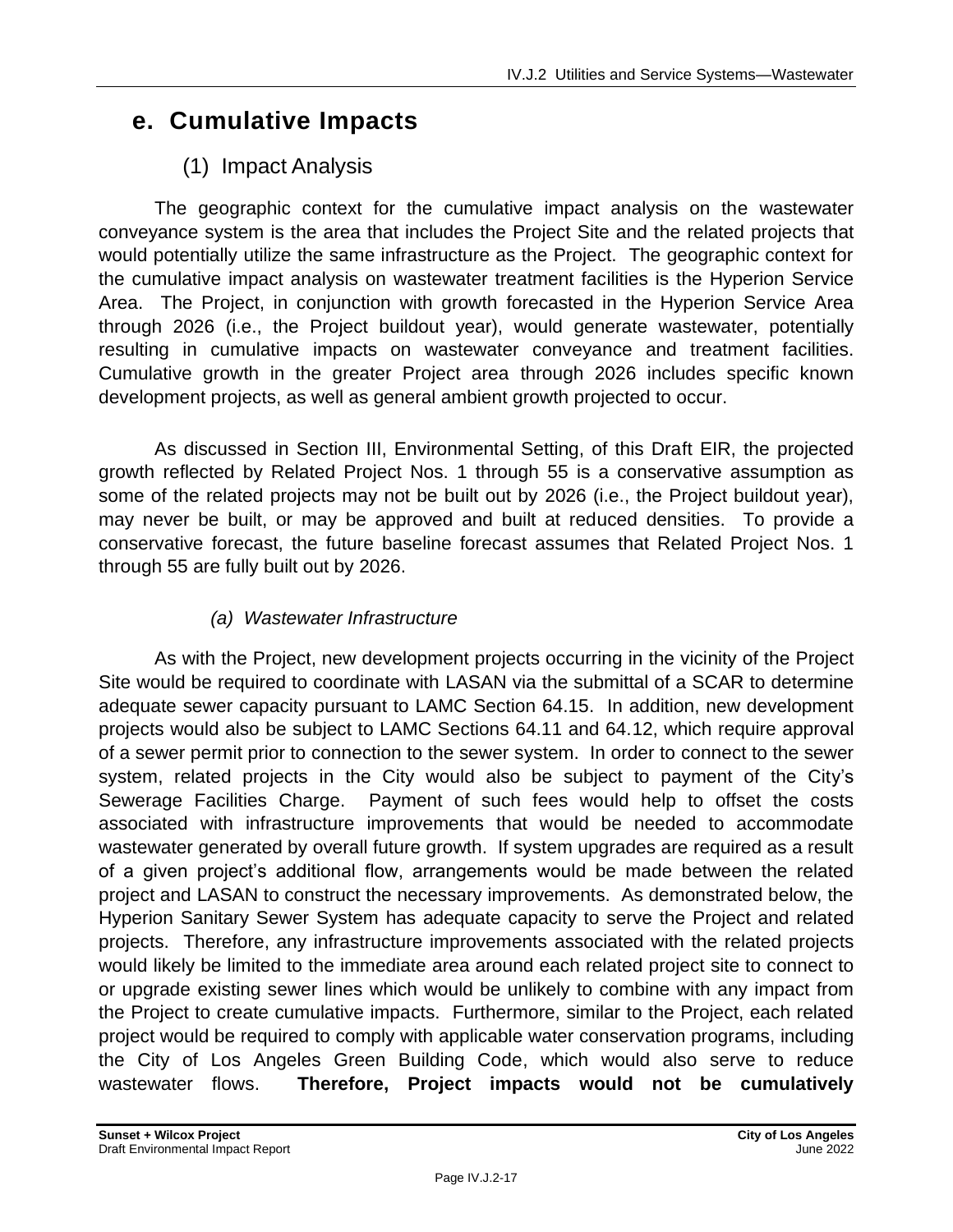#### **considerable, and cumulative impacts to wastewater facilities would be less than significant.**

#### *(b) Wastewater Treatment Capacity*

Development of the Project, in conjunction with the related projects, would result in an increase in the demand for sanitary sewer service in the Hyperion Service Area. As identified in Section III, Environmental Setting, of this Draft EIR, there are 55 related projects located in the vicinity of the Project Site. Assuming that each of these related projects would connect to some or all of the City sewers serving the Project Site, forecasted growth from the related projects would generate an average daily wastewater flow of approximately 2,075,883 gpd (2.076 mgd), as shown in Table IV.J.2-4 on page [IV.J.2-19.](#page-18-0) Combined with the Project's net increase in wastewater generation of 85,943 gpd (0.086 mgd), this equates to a cumulative increase in average daily wastewater flow of approximately 2,161,826 gpd, or 2.162 mgd.

Based on LASAN's average flow projections for the Hyperion Sanitary Sewer System, it is anticipated that the average flow in 2026 would be approximately 338 mgd.<sup>25</sup> In addition, the Hyperion Sanitary Sewer System's total treatment capacity is conservatively estimated to be approximately 550 mgd in 2026, which is the same as its existing capacity.

The Project wastewater flow of approximately 0.086 mgd combined with the specific related projects flow of approximately 2.076 mgd and the forecasted 2026 wastewater flow of 338 mgd for the Hyperion Service Area would result in a total cumulative wastewater flow of approximately 340.162 mgd. Based on the Hyperion Service Area's estimated future capacity of approximately 550 mgd, the Hyperion Service Area would have adequate capacity to accommodate the 340.162 mgd of cumulative wastewater flows. The Project's wastewater flow of approximately 0.086 mgd plus the related projects' wastewater flow of 2.076 mgd would represent 0.39 percent of the Hyperion Service Area's existing design capacity of 550 mgd. **Therefore, Project impacts on the wastewater treatment systems would not be cumulatively considerable, and cumulative impacts would be less than significant.**

*<sup>25</sup> Los Angeles Department of Water and Power, One Water LA 2040 Plan, Volume 2, Table ES.1, Projected Wastewater Flows. Based on a straight-line interpolation of the projected flows for the Hyperion Service Area (which is comprised of the Hyperion Water Reclamation Plant, the Donald C. Tillman Water Reclamation Plant, and the Los Angeles-Glendale Water Reclamation Plant) for 2020 (approximately 323 mgd) and 2030 (approximately 348 mgd). The 2026 value is extrapolated from 2020 and 2030 values: [(348 mgd – 323 mgd) ÷ 10) \* 6] + 323 = 338 mgd.*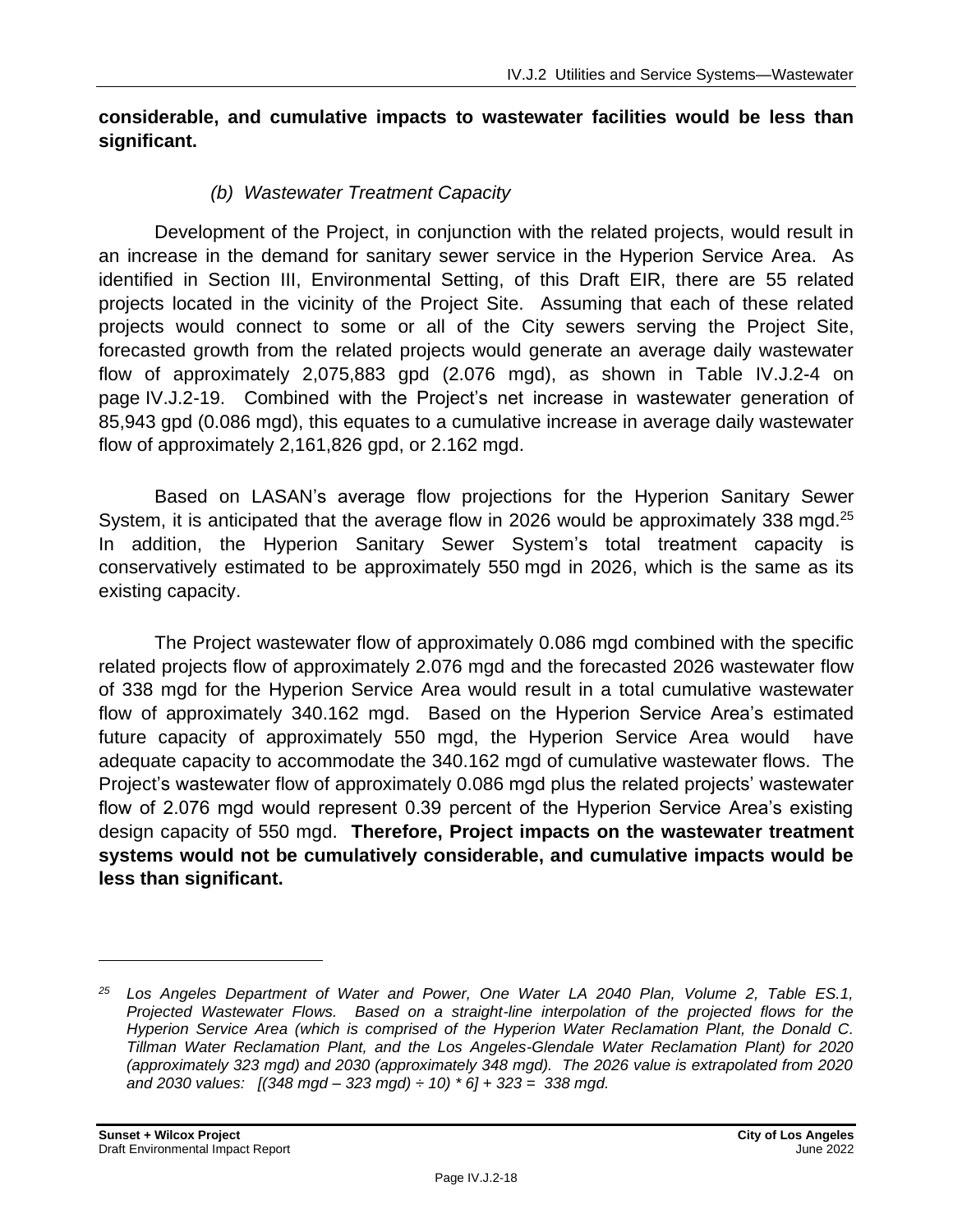**Table IV.J.2-4 Cumulative Wastewater Generation**

<span id="page-18-0"></span>

| No.            | Project                 | <b>Land Use</b>    | <b>Size</b> | <b>Generation</b><br>Factora,b | <b>Total Wastewater</b><br>Generation<br>(gpd) |
|----------------|-------------------------|--------------------|-------------|--------------------------------|------------------------------------------------|
| $\mathbf 1$    | 6225 W. Hollywood Blvd. | Office             | 214,000 sf  | $0.12$ gpd/sf                  | 25,680                                         |
| $\overline{2}$ | 6360 W. Hollywood Blvd. | Other <sup>g</sup> | 90 rm       | 120 gpd/rm                     | 10,800                                         |
|                |                         | Other              | 11,000 sf   |                                |                                                |
| 3              | 6523 W. Hollywood Blvd. | Office             | 4,074 sf    | $0.12$ gpd/sf                  | 489                                            |
|                |                         | Other              | 10,402 sf   |                                |                                                |
| 4              | 1313 N. Vine St.        | Other              | 44,000 sf   |                                |                                                |
|                |                         | Other              | 35,231 sf   |                                |                                                |
| 5              | 1610 N. Highland Ave.   | Apartments         | 248 du      | 190 gpd/du                     | 47,120                                         |
|                |                         | Retail             | 12,785 sf   | $0.025$ gpd/sf                 | 320                                            |
| 6              | 6201 W. Sunset Blvd.    | Apartments         | 731 du      | 190 gpd/du                     | 138,890                                        |
|                |                         | Other              | $5,000$ sf  |                                |                                                |
|                |                         | Retail             | 8,000 sf    | $0.025$ gpd/sf                 | 200                                            |
|                |                         | Other              | $1,000$ sf  |                                |                                                |
|                |                         | Retail             | 13,000 sf   | $0.025$ gpd/sf                 | 325                                            |
|                |                         | Other              | $1,000$ sf  |                                |                                                |
| $\overline{7}$ | 6230 W. Sunset Blvd.    | Apartments         | 200 du      | 190 gpd/du                     | 38,000                                         |
|                |                         | Office             | 13,510 sf   | $0.12$ gpd/sf                  | 1,621                                          |
|                |                         | Other              | 13,471 sf   |                                |                                                |
|                |                         | Other              | N/A         |                                |                                                |
|                |                         | Retail             | 4,700 sf    | $0.025$ gpd/sf                 | 118                                            |
| 8              | 1525 N. Cahuenga Blvd.  | Other <sup>g</sup> | 64 rm       | 120 gpd/rm                     | 7,680                                          |
|                |                         | Office             | $1,500$ sf  | $0.12$ gpd/sf                  | 180                                            |
|                |                         | Other              | 700 sf      |                                |                                                |
| 9              | 1718 N. Las Palmas Ave. | Apartments         | 195 du      | 190 gpd/du                     | 37,050                                         |
|                |                         | Condominiums       | 29 du       | 190 gpd/du                     | 5,510                                          |
|                |                         | Retail             | 985 sf      | $0.025$ gpd/sf                 | 25                                             |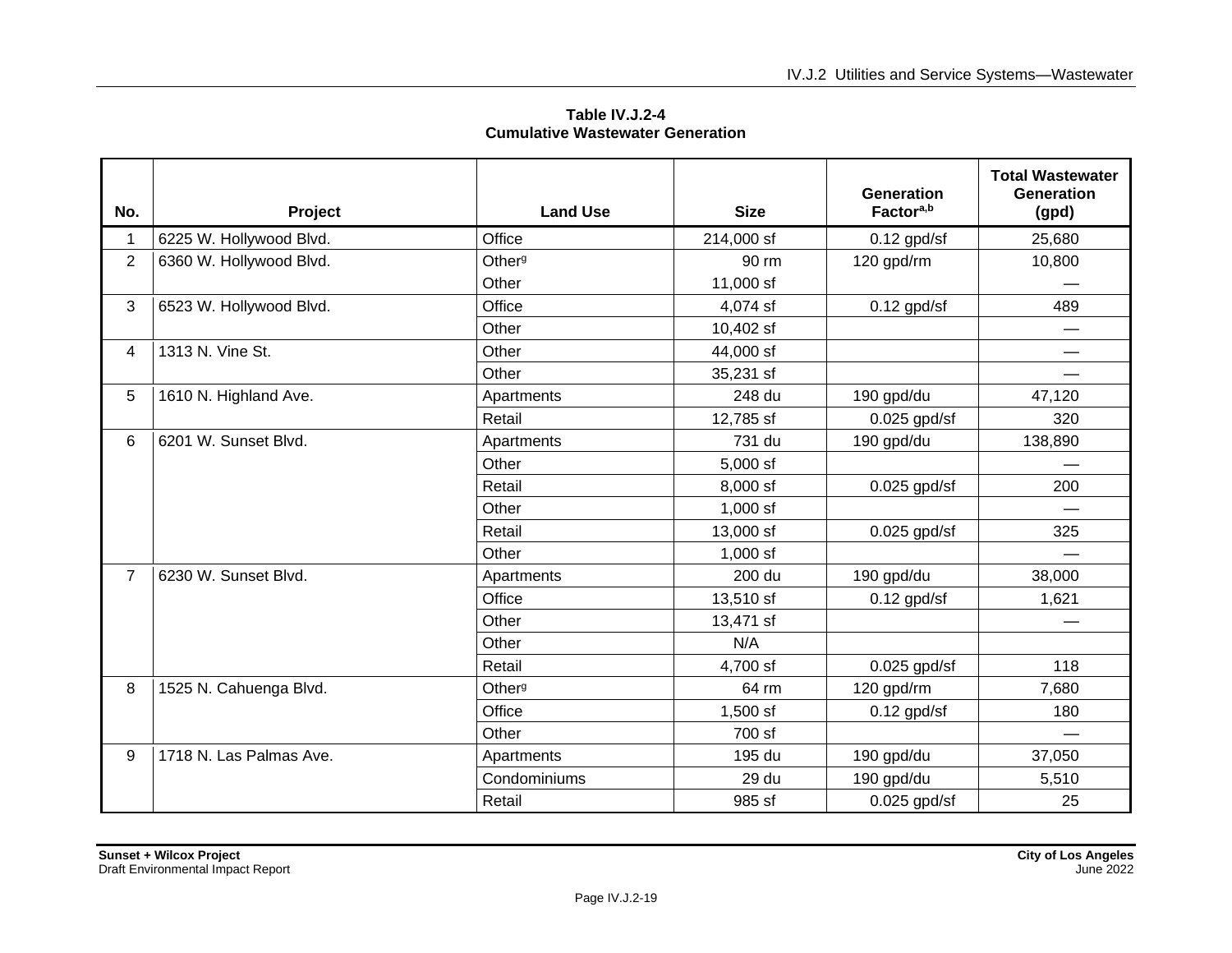| No. | Project                 | <b>Land Use</b>                     | <b>Size</b> | Generation<br>Factor <sup>a,b</sup> | <b>Total Wastewater</b><br><b>Generation</b><br>(gpd) |
|-----|-------------------------|-------------------------------------|-------------|-------------------------------------|-------------------------------------------------------|
| 10  | 1310 N. Cole Ave.       | Apartments                          | 375 du      | 190 gpd/du                          | 71,250                                                |
|     |                         | Other <sup>e</sup>                  | $2,500$ sf  | $0.05$ gpd/sf                       | 125                                                   |
| 11  | 6611 W. Hollywood Blvd. | Other <sup>g</sup>                  | 167 rm      | 120 gpd/rm                          | 20,040                                                |
|     |                         | Other <sup>e</sup>                  | 10,545 sf   | $0.05$ gpd/sf                       | 527                                                   |
|     |                         | Other <sup>e</sup>                  | 5,375 sf    | $0.05$ gpd/sf                       | 269                                                   |
|     |                         | Other <sup>e</sup>                  | 3,980 sf    | $0.05$ gpd/sf                       | 199                                                   |
|     |                         | Otherf                              | 1,634 sf    | $0.03$ gpd/sf                       | 49                                                    |
| 12  | 6445 W. Sunset Blvd.    | Hotel                               | 175 rm      | 120 gpd/rm                          | 21,000                                                |
|     |                         | Restaurant (11,400 sf) <sup>c</sup> | 380 seats   | 30 gpd/seat                         | 11,400                                                |
| 13  | 6409 W. Sunset Blvd.    | Other <sup>g</sup>                  | 275 rm      | 120 gpd/rm                          | 33,000                                                |
|     |                         | Retail                              | 1,900 sf    | $0.025$ gpd/sf                      | 48                                                    |
| 14  | 1717 N. Wilcox Ave.     | Other <sup>g</sup>                  | 140 rm      | 120 gpd/rm                          | 16,800                                                |
|     |                         | Retail                              | $3,500$ sf  | $0.025$ gpd/sf                      | 88                                                    |
| 15  | 6831 W. Hawthorn Ave.   | Apartments                          | 140 du      | 190 gpd/du                          | 26,600                                                |
|     |                         | Other <sup>e</sup>                  | 1,207 sf    | $0.05$ gpd/sf                       | 60                                                    |
| 16  | 1749 N. Las Palmas Ave. | Apartments                          | 71 du       | 190 gpd/du                          | 13,490                                                |
| 17  | 6701 W. Sunset Blvd.    | <b>Mixed Use</b>                    | N/A         |                                     |                                                       |
| 18  | 6200 W. Sunset Blvd.    | Apartments                          | 270 du      | 190 gpd/du                          | 51,300                                                |
|     |                         | Other <sup>g</sup>                  | $2,500$ sf  | $0.025$ gpd/sf                      | 63                                                    |
|     |                         | Other                               | N/A         |                                     |                                                       |
|     |                         | Other $(2,500 \text{ sfp})$         | 58 seats    | 30 gpd/seat                         | 1,740                                                 |
| 19  | 6332 W. De Longpre Ave. | Apartments                          | 200 du      | 190 gpd/du                          | 38,000                                                |
|     |                         | Office                              | 298,171 sf  | $0.12$ gpd/sf                       | 35,781                                                |
|     |                         | Restaurant (11,935 sf)              | 398 seats   | 30 gpd/seat                         | 11,940                                                |
|     |                         | Restaurant (4,200 sf)               | 140 seats   | 30 gpd/seat                         | 4,200                                                 |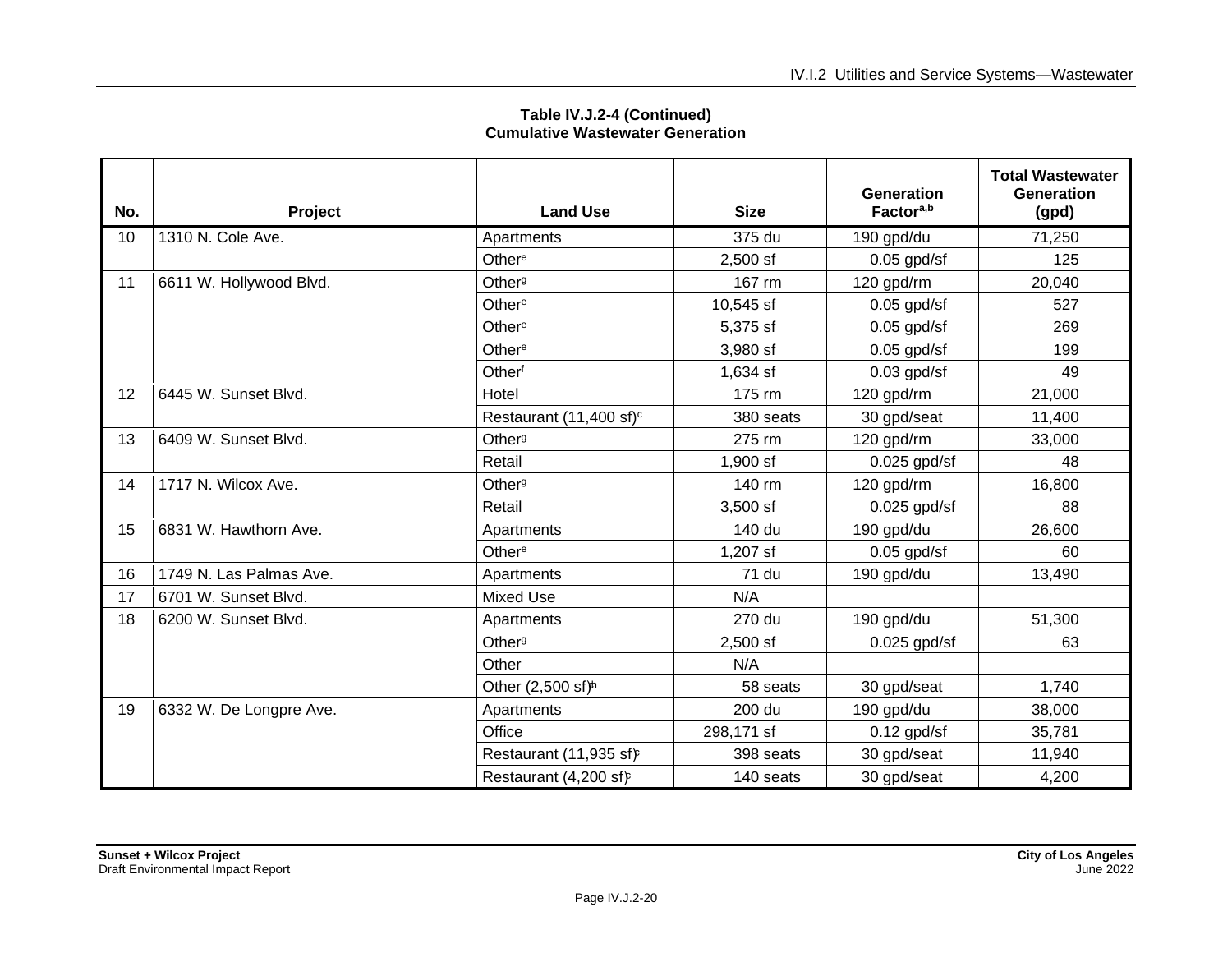| No. | Project                 | <b>Land Use</b>                     | <b>Size</b> | <b>Generation</b><br>Factora,b | <b>Total Wastewater</b><br><b>Generation</b><br>(gpd) |
|-----|-------------------------|-------------------------------------|-------------|--------------------------------|-------------------------------------------------------|
| 20  | 6516 W. Selma Ave.      | Other <sup>k</sup>                  | 212 du      | 190 gpd/du                     | 40,280                                                |
|     |                         | Other                               | 2,308 sf    |                                |                                                       |
|     |                         | Other                               | 5,305 sf    |                                |                                                       |
|     |                         | Other                               | 5,843 sf    |                                |                                                       |
| 21  | 1600 N. Schrader Blvd.  | Other <sup>g</sup>                  | 198 rm      | 120 gpd/rm                     | 23,760                                                |
|     |                         | Other                               | 2,379 sf    |                                |                                                       |
|     |                         | Other                               | $3,600$ sf  |                                |                                                       |
| 22  | 6421 W. Selma Ave.      | Other <sup>k</sup>                  | 114 du      | 190 gpd/du                     | 21,660                                                |
|     |                         | Other <sup>l</sup>                  | $5,041$ sf  | $0.05$ gpd/sf                  | 252                                                   |
|     |                         | Other (1,809 sf) <sup>c,h</sup>     | 60 seats    | 30 gpd/seat                    | 1,800                                                 |
| 23  | 1601 N. Las Palmas Ave. | Apartments                          | 202 du      | 190 gpd/du                     | 38,380                                                |
|     |                         | Commercial                          | 14,200 sf   | $0.05$ gpd/sf                  | 710                                                   |
| 24  | 1360 N. Vine St.        | Office                              | 463,521 sf  | $0.12$ gpd/sf                  | 55,623                                                |
|     |                         | Restaurant (20,902 sf) <sup>c</sup> | 697 seats   | 30 gpd/seat                    | 20,910                                                |
| 25  | 1541 N. Wilcox Ave.     | Other <sup>g</sup>                  | 190 rm      | 120 gpd/rm                     | 22,800                                                |
|     |                         | Other                               | 8,500 sf    |                                |                                                       |
|     |                         | Other                               | 1,382 sf    |                                |                                                       |
| 26  | 1400 N. Cahuenga Blvd.  | Other <sup>g</sup>                  | 220 rm      | 120 gpd/rm                     | 26,400                                                |
|     |                         | Other                               | 2,723 sf    |                                |                                                       |
|     |                         | Other                               | 1,440 sf    |                                |                                                       |
| 27  | 6436 W. Hollywood Blvd. | Apartments                          | 260 du      | 190 gpd/du                     | 49,400                                                |
|     |                         | Retail                              | 14,220 sf   | $0.025$ gpd/sf                 | 356                                                   |
|     |                         | Office                              | 3,580 sf    | $0.12$ gpd/sf                  | 430                                                   |
| 28  | 6400 W. Sunset Blvd.    | Apartments                          | 200 du      | 190 gpd/du                     | 38,000                                                |
|     |                         | Other <sup>e</sup>                  | 4,037 sf    | $0.05$ gpd/sf                  | 202                                                   |
|     |                         | Other <sup>e</sup>                  | 3,000 sf    | $0.05$ gpd/sf                  | 150                                                   |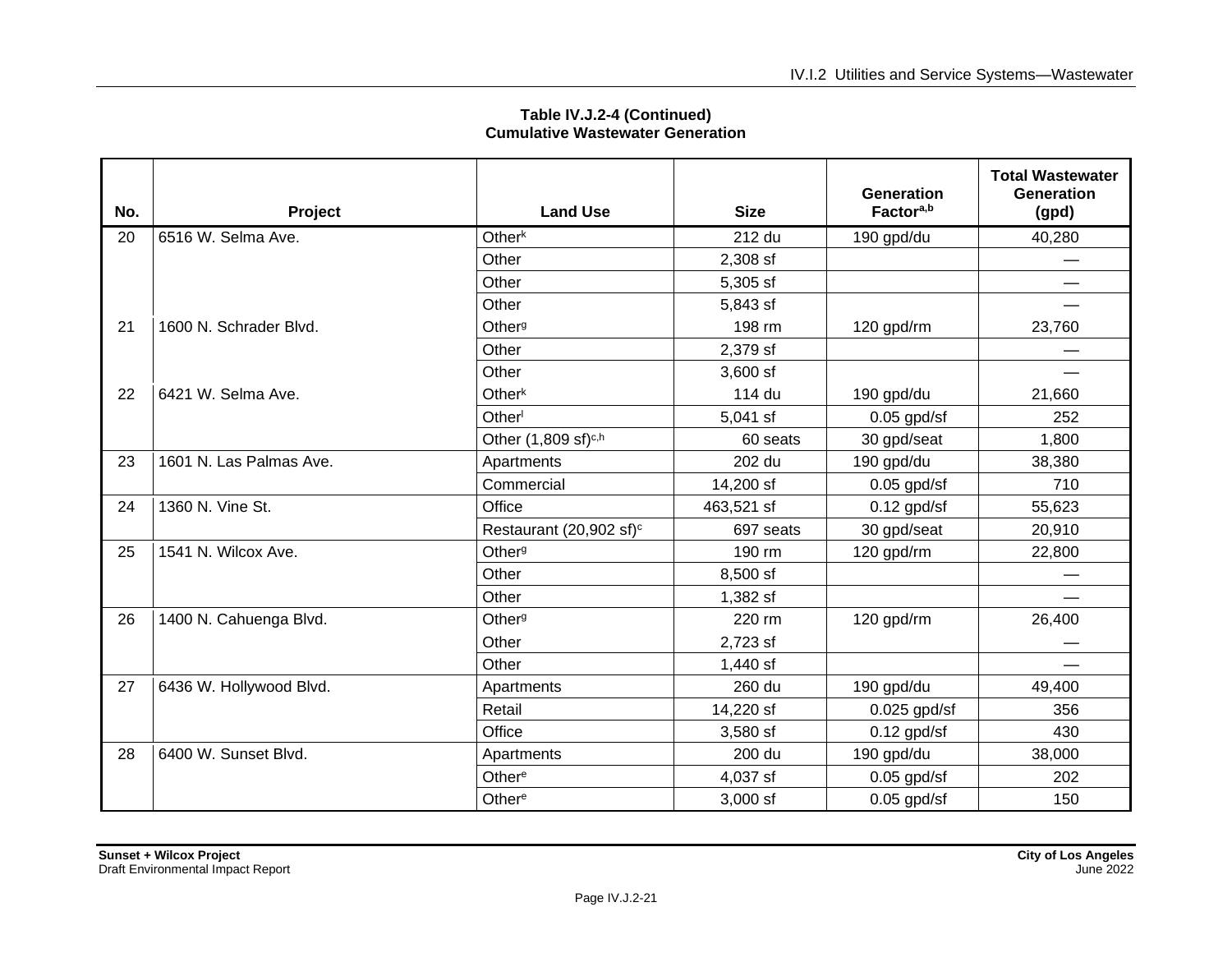| No. | Project                | <b>Land Use</b>                  | <b>Size</b> | Generation<br>Factor <sup>a,b</sup> | <b>Total Wastewater</b><br><b>Generation</b><br>(gpd) |
|-----|------------------------|----------------------------------|-------------|-------------------------------------|-------------------------------------------------------|
| 29  | 1546 N. Argyle Ave.    | Apartments                       | 276 du      | 190 gpd/du                          | 52,440                                                |
|     |                        | Retail                           | $9,000$ sf  | $0.025$ gpd/sf                      | 225                                                   |
|     |                        | Other (15,000 sf) <sup>c,h</sup> | 500 seats   | 30 gpd/seat                         | 15,000                                                |
|     |                        | Other <sup>g</sup>               | 27,000 sf   | $0.025$ gpd/sf                      | 675                                                   |
| 30  | 1533 N. Schrader Blvd. | Other <sup>k</sup>               | 70 du       | 190 gpd/du                          | 13,300                                                |
| 31  | 1545 N. Wilcox Ave.    | Retail                           | 14,800 sf   | $0.025$ gpd/sf                      | 370                                                   |
|     |                        | Office                           | 16,100 sf   | $0.12$ gpd/sf                       | 1,932                                                 |
| 32  | 1637 N. Wilcox Ave.    | Apartments                       | 154 du      | 190 gpd/du                          | 29,260                                                |
|     |                        | Other <sup>g</sup>               | 6,586 sf    | $0.025$ gpd/sf                      | 165                                                   |
| 33  | 6753 W. Selma Ave.     | Apartments                       | 51 du       | 190 gpd/du                          | 9,690                                                 |
|     |                        | Retail                           | 438 sf      | $0.025$ gpd/sf                      | 11                                                    |
| 34  | 1524 N. Cassil Pl.     | Apartments                       | 138 du      | 190 gpd/du                          | 26,220                                                |
|     |                        | Other <sup>g</sup>               | 62 rm       | 120 gpd/rm                          | 7,440                                                 |
|     |                        | Other <sup>e</sup>               | $1,400$ sf  | $0.05$ gpd/sf                       | 70                                                    |
| 35  | 1720 N. Vine St.       | Apartments                       | 872 du      | 190 gpd/du                          | 165,680                                               |
|     |                        | Other <sup>k</sup>               | 133 du      | 190 gpd/du                          | 25,270                                                |
|     |                        | Other <sup>g</sup>               | 4,530 sf    | $0.025$ gpd/sf                      | 113                                                   |
|     |                        | Other (25,650 sf) <sup>c,h</sup> | 855 seats   | 30 gpd/seat                         | 25,650                                                |
|     |                        | Other                            | 350 per     |                                     |                                                       |
| 36  | 1723 N. Wilcox Av.     | Other <sup>g</sup>               | 81 rm       | 120 gpd/rm                          | 9,720                                                 |
|     |                        | Other                            | N/A         |                                     |                                                       |
| 37  | 1400 N. Vine St.       | Apartments                       | 179 du      | 190 gpd/du                          | 34,010                                                |
|     |                        | Apartments                       | 19 du       | 190 gpd/du                          | 3,610                                                 |
|     |                        | Retail                           | 16,000 sf   | $0.025$ gpd/sf                      | 400                                                   |
| 38  | 1818 N. Cherokee Ave.  | Apartments                       | 65 du       | 190 gpd/du                          | 12,350                                                |
|     |                        | Apartments                       | 21 du       | 190 gpd/du                          | 3,990                                                 |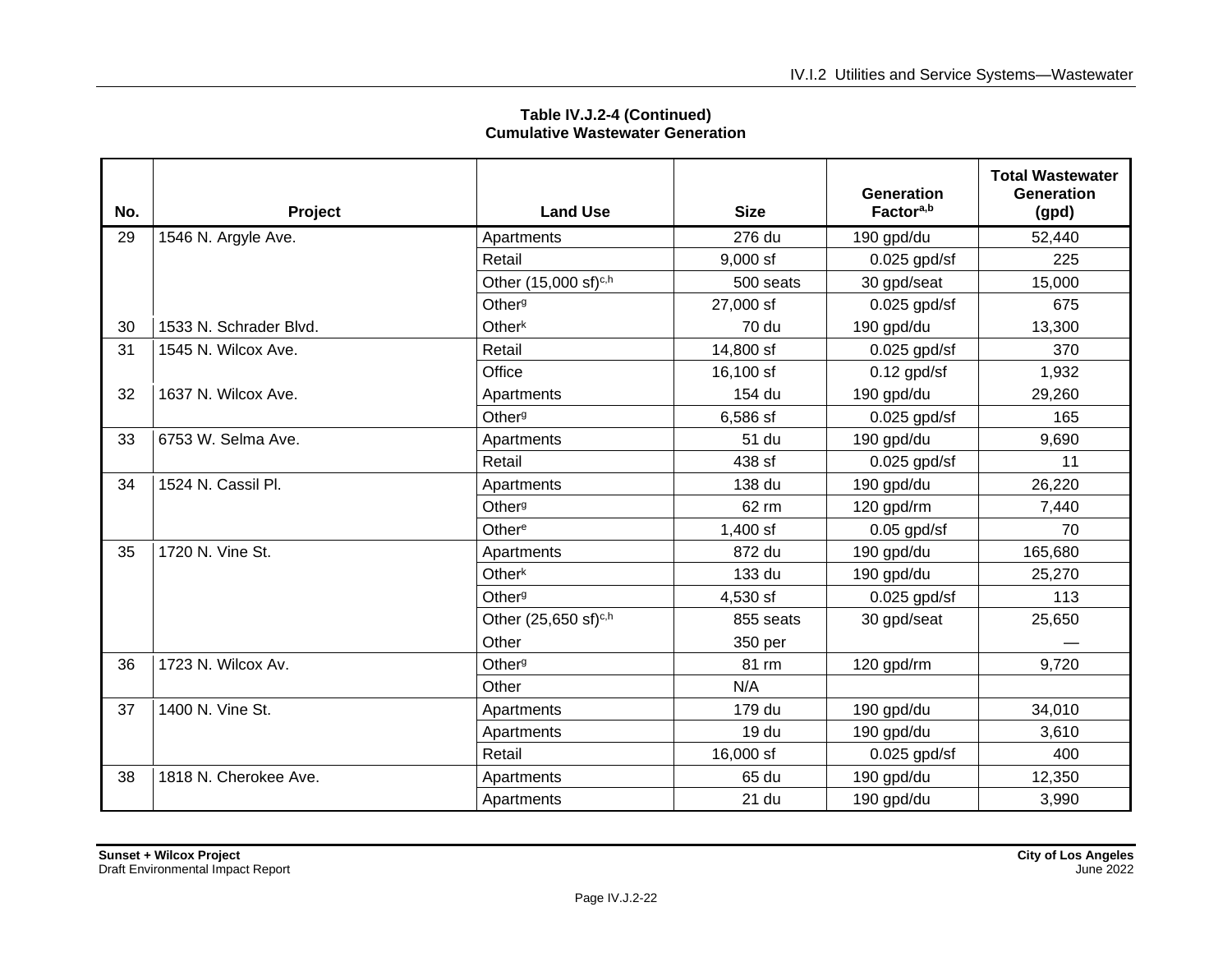| No. | Project                     | <b>Land Use</b>                     | <b>Size</b>  | Generation<br>Factora,b | <b>Total Wastewater</b><br><b>Generation</b><br>(gpd) |
|-----|-----------------------------|-------------------------------------|--------------|-------------------------|-------------------------------------------------------|
| 39  | 1235 Vine St.               | Office                              | 117,000 sf   | $0.12$ gpd/sf           | 14,040                                                |
|     |                             | Retail                              | 7,800 sf     | $0.025$ gpd/sf          | 195                                                   |
| 40  | 1708-1732 N. Cahuenga Blvd. | Office                              | 210,500 sf   | $0.12$ gpd/sf           | 25,260                                                |
|     |                             | Restaurant (6,500 sf) <sup>c</sup>  | 217 seats    | 30 gpd/seat             | 6,510                                                 |
| 41  | 1612 N. McCadden Pl.        | Retail                              | 37,000 sf    | $0.025$ gpd/sf          | 925                                                   |
|     |                             | Micro-Units                         | 69 du        | 75 gpd/du               | 5,175                                                 |
| 42  | 6517-6533 Lexington Ave.    | Single-Family Homes                 | 18 du        | 230 gpd/du              | 4,140                                                 |
| 43  | 1400 N. Highland Ave.       | Apartments                          | 49 du        | 190 gpd/du              | 9,310                                                 |
|     |                             | Retail                              | 800 sf       | $0.025$ gpd/sf          | 20                                                    |
| 44  | 6100 W. Hollywood Blvd.     | Apartments                          | 209 du       | 190 gpd/du              | 39,710                                                |
|     |                             | Apartments                          | <b>11 du</b> | 190 gpd/du              | 2,090                                                 |
|     |                             | Other <sup>g</sup>                  | 3,270 sf     | $0.05$ gpd/sf           | 164                                                   |
| 45  | 6630 W. Sunset Blvd.        | Apartments                          | 40 du        | 190 gpd/du              | 7,600                                                 |
|     |                             | Retail                              | 3,474 sf     | $0.025$ gpd/sf          | 87                                                    |
| 46  | 6350 Selma Ave.             | Apartments                          | 290 du       | 190 gpd/du              | 55,100                                                |
|     |                             | Commercial                          | 6,576 sf     | $0.05$ gpd/sf           | 329                                                   |
| 47  | 6140 Hollywood Blvd.        | Hotel                               | 102 rm       | 120 gpd/rm              | 12,240                                                |
|     |                             | Condominiums                        | 27 du        | 190 gpd/du              | 5,130                                                 |
|     |                             | Restaurant (11,500 sf) <sup>c</sup> | 383 seats    | 30 gpd/seat             | 11,490                                                |
| 48  | 1718 Vine St.               | Hotel                               | 216 rm       | 120 gpd/rm              | 25,920                                                |
| 49  | 1719 N. Whitley Ave.        | Hotel                               | 156 rm       | 120 gpd/rm              | 18,720                                                |
| 50  | 6677 Santa Monica Blvd.     | Apartments                          | 695 du       | 190 gpd/du              | 132,050                                               |
|     |                             | Other <sup>e</sup>                  | 4,000 sf     | $0.05$ gpd/sf           | 200                                                   |
|     |                             | Other <sup>e</sup>                  | 5,500 sf     | $0.05$ gpd/sf           | 275                                                   |
|     |                             | Retail                              | 15,400 sf    | $0.025$ gpd/sf          | 385                                                   |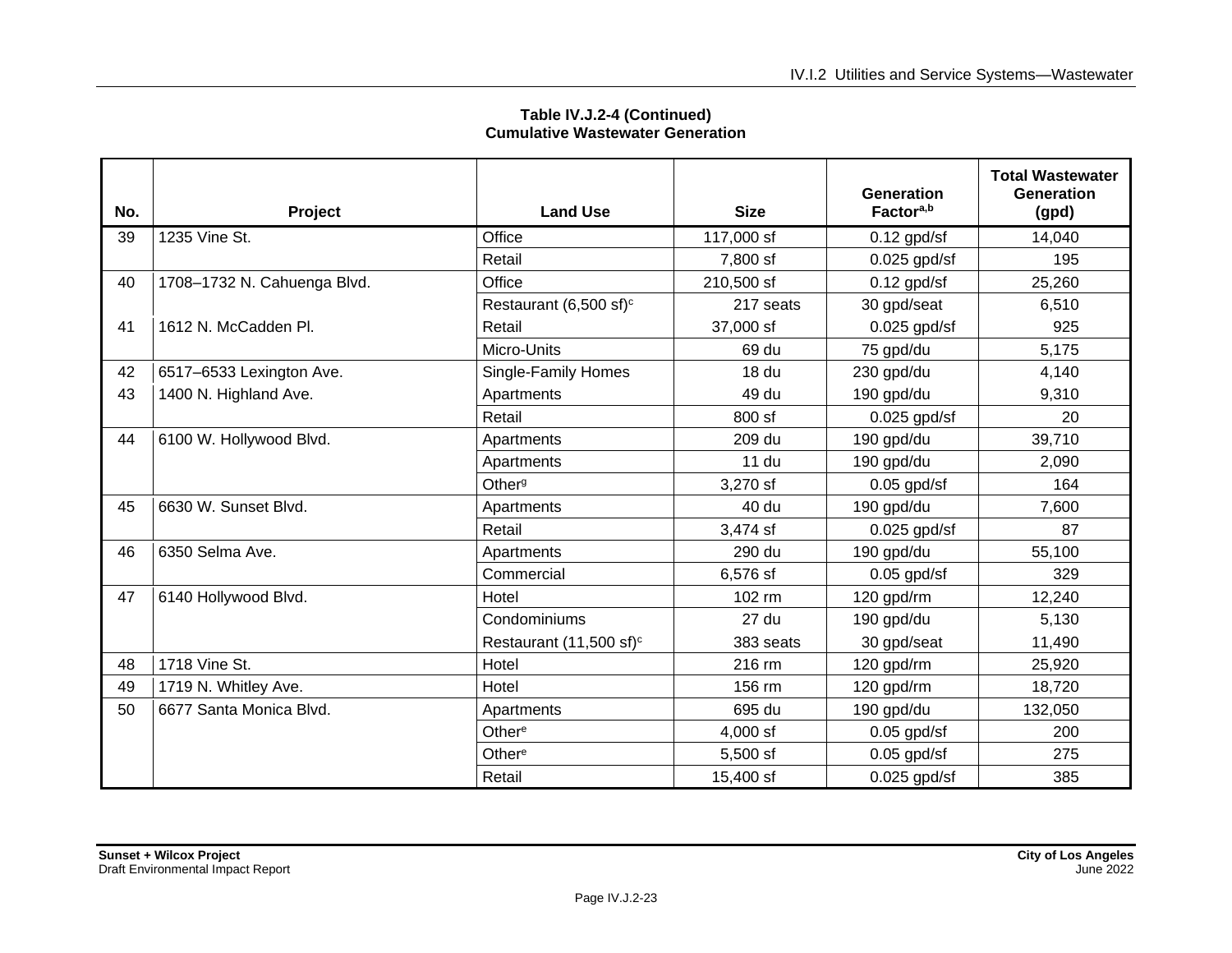| Table IV.J.2-4 (Continued)              |  |  |  |  |
|-----------------------------------------|--|--|--|--|
| <b>Cumulative Wastewater Generation</b> |  |  |  |  |

| No.                                                                           | Project               | <b>Land Use</b>    | <b>Size</b> | <b>Generation</b><br>Factor <sup>a,b</sup> | <b>Total Wastewater</b><br><b>Generation</b><br>(gpd) |
|-------------------------------------------------------------------------------|-----------------------|--------------------|-------------|--------------------------------------------|-------------------------------------------------------|
| 51                                                                            | 1118 N. McCadden      | Office             | 17,040 sf   | $0.12$ gpd/sf                              | 2,045                                                 |
|                                                                               |                       | Otheri             | 29,650 sf   | $0.12$ gpd/sf                              | 3,558                                                 |
|                                                                               |                       | Other $k$          | 100 du      | 190 gpd/du                                 | 19,000                                                |
|                                                                               |                       | Other $k$          | 92 du       | 190 gpd/du                                 | 17,480                                                |
| 52                                                                            | 6050 W. Sunset Blvd.  | Office             | 859,350 sf  | $0.12$ gpd/sf                              | 103,122                                               |
|                                                                               |                       | Other              | 52,800 sf   |                                            |                                                       |
|                                                                               |                       | Other              | 169,400 sf  |                                            |                                                       |
| 53                                                                            | 6220 W. Yucca St.     | Apartments         | 210 du      | 190 gpd/du                                 | 39,900                                                |
|                                                                               |                       | Other <sup>g</sup> | 136 rm      | 120 gpd/rm                                 | 16,320                                                |
|                                                                               |                       | Retail             | 12,570 sf   | $0.025$ gpd/sf                             | 314                                                   |
| 54                                                                            | 1149 N. Gower St.     | Apartments         | 169 du      | 190 gpd/du                                 | 32,110                                                |
| 55                                                                            | 1233 N. Highland Ave. | Apartments         | 72 du       | 190 gpd/du                                 | 13,680                                                |
|                                                                               |                       | Commercial         | 12,160 sf   | $0.05$ gpd/sf                              | 608                                                   |
| <b>Related Projects Wastewater Generation</b>                                 |                       |                    |             |                                            | 2,075,883                                             |
| <b>Project Net Wastewater Generation</b>                                      |                       |                    |             |                                            | 85,943                                                |
| <b>Total Wastewater Generation for Related</b><br><b>Projects and Project</b> |                       |                    |             |                                            | 2,161,826                                             |

*du = dwelling units*

*per = persons*

*rm = rooms*

*sf = square feet*

*<sup>a</sup> This analysis is based on sewage generation rates provided by LASAN's Sewerage Facilities Charge, Sewage Generation Factor for Residential and Commercial Categories, effective April 6, 2012.*

*<sup>b</sup> This analysis conservatively assumes that all dwelling units are 3-bedroom units.*

*<sup>c</sup> Restaurant space is assumed to be all full-service restaurant and assumed to be equivalent to 30 square feet per seat for a conservative estimate.*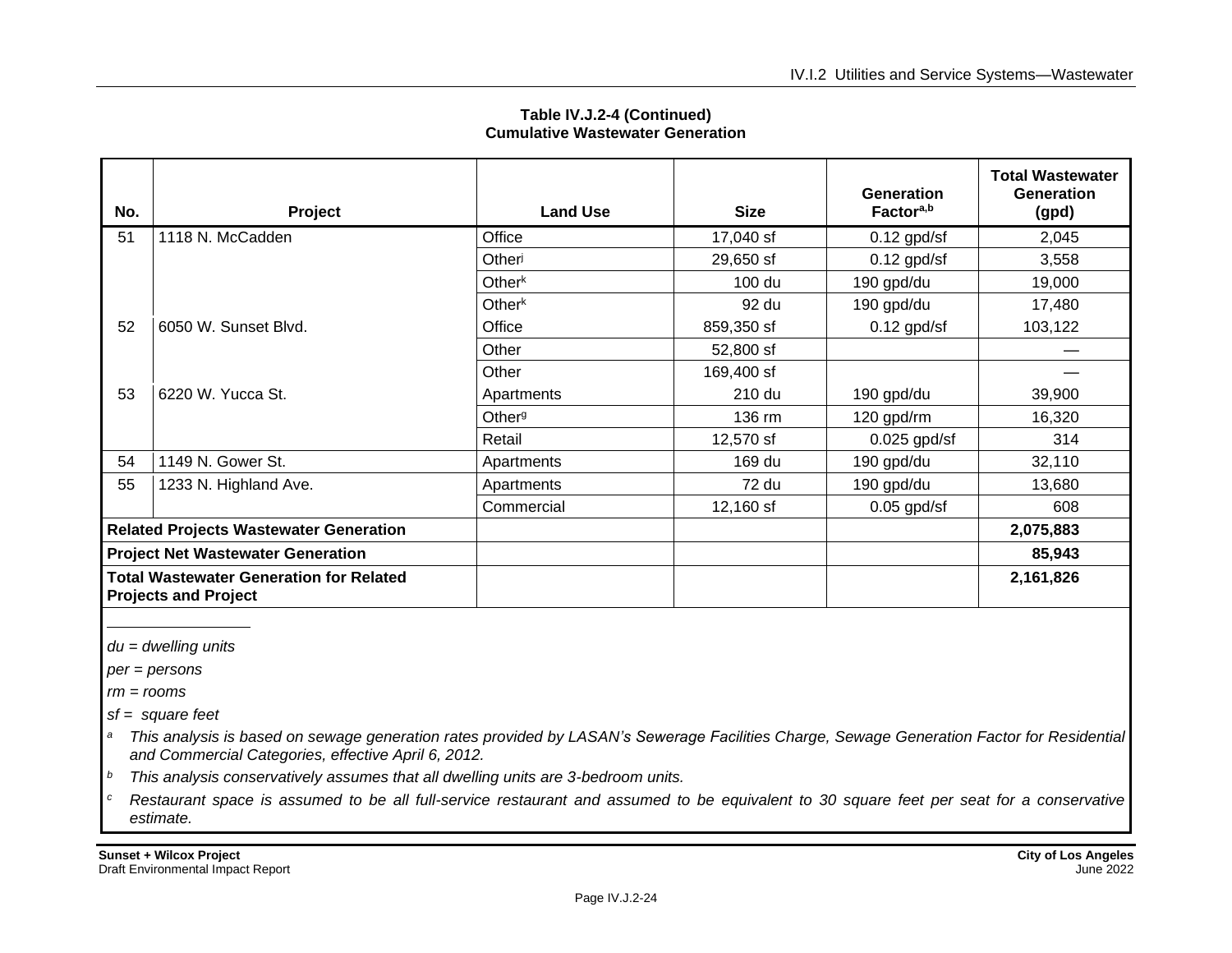|     |                                                                                                                                                                                                                              |                 |             | Generation<br>Factor <sup>a,b</sup> | <b>Total Wastewater</b><br>Generation |
|-----|------------------------------------------------------------------------------------------------------------------------------------------------------------------------------------------------------------------------------|-----------------|-------------|-------------------------------------|---------------------------------------|
| No. | Project                                                                                                                                                                                                                      | <b>Land Use</b> | <b>Size</b> |                                     | (gpd)                                 |
|     | Sewage generation rates provided by LASAN do not include rates for other uses. Therefore, the most comparable land use rate of 120 gallons<br>per day per room for "Hotel" is applied.                                       |                 |             |                                     |                                       |
| l e | Sewage generation rates provided by LASAN do not include rates for other uses. Therefore, the land use rate of 50 gallons per 1,000 square<br>feet for "Commercial" is applied.                                              |                 |             |                                     |                                       |
|     | Sewage generation rates provided by LASAN do not include rates for other uses. Therefore, the land use rate of 30 gallons per 1,000 square<br>feet for "Museum" is applied.                                                  |                 |             |                                     |                                       |
|     | Sewage generation rates provided by LASAN do not include rates for other uses. Therefore, the land use rate of 25 gallons per 1,000 square<br>feet for "Retail" is applied for land use size less than 100,000 square feet). |                 |             |                                     |                                       |
|     | Sewage generation rates provided by LASAN do not include rates for other uses. Therefore, the land use rate of 30 gallons per seat for<br>"Restaurant" is applied.                                                           |                 |             |                                     |                                       |
|     | Sewage generation rates provided by LASAN do not include rates for other uses. Therefore, the land use rate of 50 gallons per 1,000 square<br>feet for "Lobby" is applied.                                                   |                 |             |                                     |                                       |
|     | Sewage generation rates provided by LASAN do not include rates for other uses. Therefore, the land use rate of 120 gallons per 1,000 square<br>feet for "Office" is applied.                                                 |                 |             |                                     |                                       |
|     | Sewage generation rates provided by LASAN do not include rates for other uses. Therefore, the land use rate of 190 gallons per dwelling unit<br>for "Residential" is applied.                                                |                 |             |                                     |                                       |
|     | Source: Fehr and Peers, 2020, based on data provided by City of Los Angeles Department of Transportation and the City of Los Angeles<br>Department of City Planning; Eyestone Environmental, 2021.                           |                 |             |                                     |                                       |